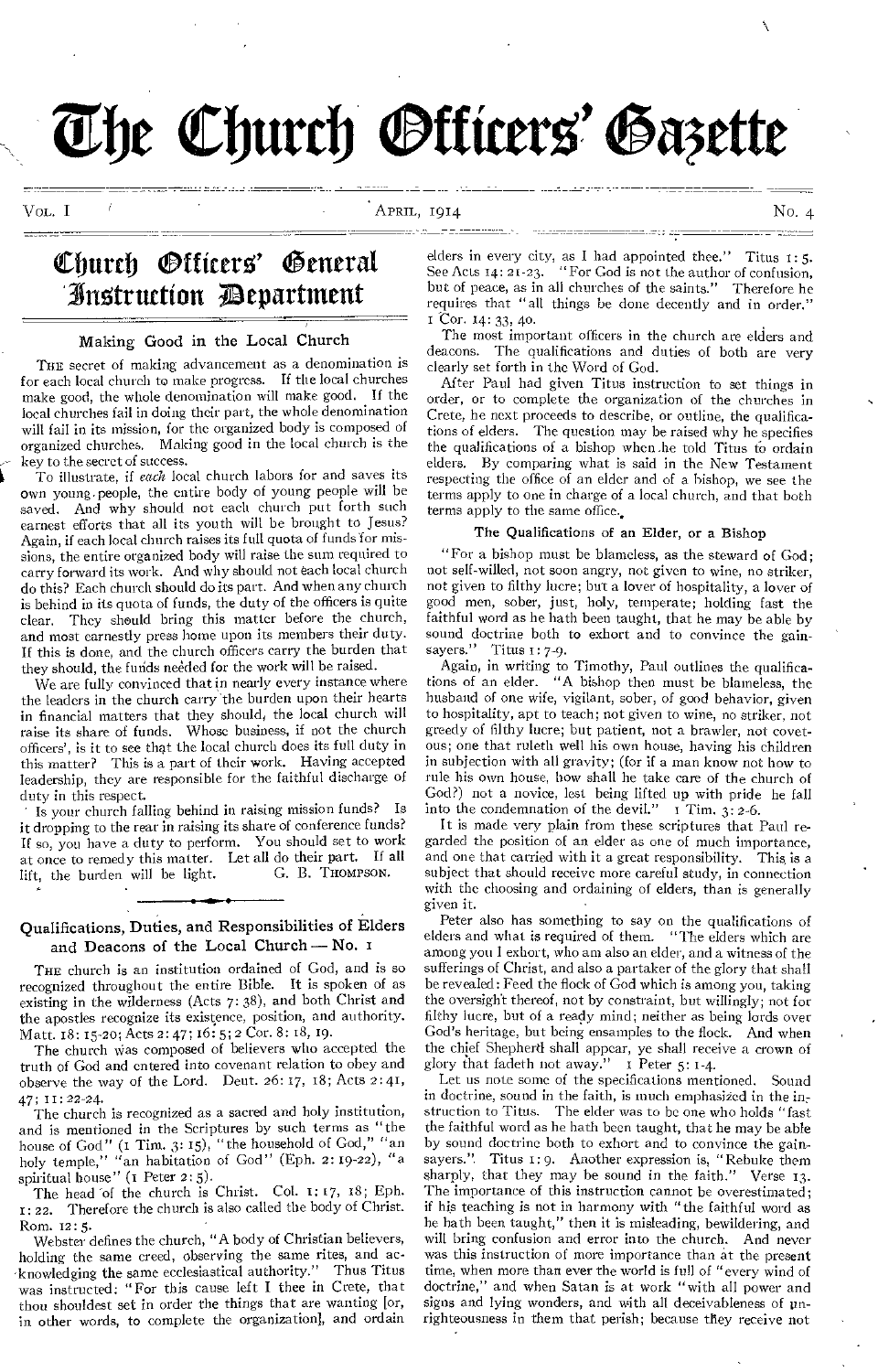the love of the truth, that they might be saved." 2 Thess. 2:9, 1o.

And not only is an elder to be sound in his teaching, but, as Peter adds, he is so to practice the truth that his life may be an ensample to the flock  $(1$  Peter  $5:3)$ ; for then, and only then, can his good instruction be effectual. It is true that our daily life speaks louder than our words; and a godly example in the home, in the church, and in the community where one lives, gives a mighty power and effect to the instruction given in the church.

In my next article I shall continue the study of the qualifications and duties of elders as they are presented in the Word of God. 0. A. OLSEN.

#### Officers' Meetings for Counsel and Prayer

FOR some weeks before and after the church quarterly meetings there is an unusual amount of care and responsibility resting upon the various officers of the church, and much time and prayerful study are required, and frequent seasons of consultation will be found necessary.

As we near the close of the quarter, it is especially appropriate that the officers of the church should make careful study of the standing of each member. The most effective way to do this is to take the church records and examine the list of members, asking these questions regarding each member: Is there any duty that the church owes to this member that is not being performed? Does this person need any word of encouragement or advice that we can give, or is he in need of any kindness or help that we can bestow? Is there any work that this person can do which, from lack of faith, courage, or knowledge, he is not doing? and can we in some way so strengthen his hands that he will take hold of the work and receive the blessings that come with service?

I know of a church where the officers thus studied the list of members week after week, and each week they found that the Lord opened to their minds new views of neglected duty, and new plans for helping their brethren and one another. At the first reading of the list they saw but little that they had faith and wisdom to undertake, but as they humbly labored to do all in their power to encourage their brethren, God gave them wisdom and influence, and the church was built up. They prayed for the desponding; they stirred up the indolent; they instructed those of little experience: and they prayed and planned for those that were out of work.

There was one aged brother, a colored man, crippled and blind, who was being supported by the church, and who felt greatly grieved because he could not earn his own living as formerly but was a burden to his brethren. Many times the question was asked, "Can'we do anything for Brother M?" After much thought and prayer over the matter, some one suggested that he be given a few copies of *Life and Health,*  with advice to try to sell them. He took ten copies, and went out with many fears as to how he would succeed, but in a few hours he came back having sold all, and he had more money than he had asked for his journals. Since then he has continued the sale of this magazine, and has supported himself comfortably. And not only has he supported himself,) and been intensely happy that he could do so, but he has made liberal donations to the foreign mission funds.

Many times as the list of members was read, the name of a person needing help would be passed over, until, in answer to prayer, God put a word of encouragement into the heart of one of the church officers which he felt that he must carry to that member, and the same God who prompted the one to speak prepared the heart of the one for whom he labored, to receive counsel and encouragement. "Bear ye one another's burdens, and so fulfill the law of Christ."

Let the elders especially consider these questions: Are all members of the church firm in the faith? Are they rejoicing in the Lord? Are some growing weak from lack of knowledge, or for want of spiritual food? Are some perplexed? Are any discouraged? If any are weak, if any are wandering, what is the duty of the faithful under shepherd who expects, as a reward for his love and fidelity to God, that he will soon receive a "crown of glory"? Shall we not all feel more responsibility and interest in our brethren, and seek God daily for power from on high that we may help and encourage them in the journey to the heavenly city? Read Eph.  $5: 14-21$ . Are there brethren who are offended one with another, or by

some action of the church? Visit them, cheer them up, labor for a reconciliation. Read James 5: 19, zo, also Gal. 6: 1, 2, beforehand, and work in the spirit there indicated.

W. C. WHITE.

#### The Overseers and the Youth

As overseers of the church, do we realize that some day will come to us the solemn question, "Where is the flock that was given thee, thy beautiful flock?" What will be the answer? Will it not depend very largely on the burden of responsibility we have felt for the safety of the whole flock, on the earnestness with which we have studied to show ourselves approved unto God, as workers for him, and upon our diligence and selfsacrifice in his work?

Of the Good Shepherd, it is written, "He shall feed his flock like a shepherd: he shall gather the lambs with his arm, and carry them in his bosom, and shall gently lead those that are with young." Isa. 40: 11. "He shall gather the lambs with his arm."

' Do we realize what a serious charge of neglect has been brought against us?

"Very much has been lost to the cause of God by a lack of attention to the young. Ministers should form an acquaintance with the youth in their congregations. Many are reluctant to do this, but their neglect is a sin in the sight of Heaven. There are among us many who are not ignorant of our faith, vet whose hearts have never been touched by the power of divine grace. Can we who claim to be servants of God pass on day after day, week after week, indifferent to these souls who are out of Christ? If they should die in their sins unwarned, their blood would be required at the unfaithful watchman's hands.

"Why should not this labor for the youth in our borders be regarded as the highest kind of 'missionary work? It will require the most delicate tact, the most thoughtful consideration, the most earnest prayer that heavenly wisdom may he imparted. 'The youth are the objects of Satan's special attacks; but kindness, courtesy, that tender sympathy that flows from a heart filled with love to Jesus, will give you access to them. You may win their confidence so that they will listen to your words, and thus be saved from many a snare of the enemy."—" *Christian Education," pages 222, 223.* 

Here we have not only an indictment of neglect, but a call to earnest labor, a statement of the divine principles of success, and the promise of rich returns for our labor.

But has not this work now been turned over to the Missionary Volunteer Department? - No! no! In the providence of God, this department has been organized to help you to redeem the past. *You,* dear church officers, are where the young people are; and when the message of Elijah is fulfilled in the turning of "the heart of the fathers to the children, and the heart of the children to their fathers" (Mal. 4: 6), it will be because *you* have given yourselves to God for this work.

Of course, the wise overseer does not attempt to do all the work himself; he has lieutenants and helpers. In this case, if you have in your flock a company of young people, will you not search diligently for the very best leader, one who knows the way and can get others to follow, one who will avail himself of the helps which have been prepared with so much labor by the Missionary Volunteer Department, and who will work most earnestly for the salvation and training of the youth?

The overseer himself will be a personal worker. He will be one who is able to "talk little, and encourage a great deal." He must be willing to guide the young in their activities, to advise with sympathy and love, but allow them to do the work, that they may learn how to become missionaries for God,

And above all, the overseers of the flock should endeavor to be what they want the young people to become. Woodrow Wilson has said: —

"The things that impress the young person and the old are convictions and earnestness inaction that looks like business, and a certain dignity and simplicity that go along with being<br>in earnest."<br>M. E. KERN. M. E. KERN.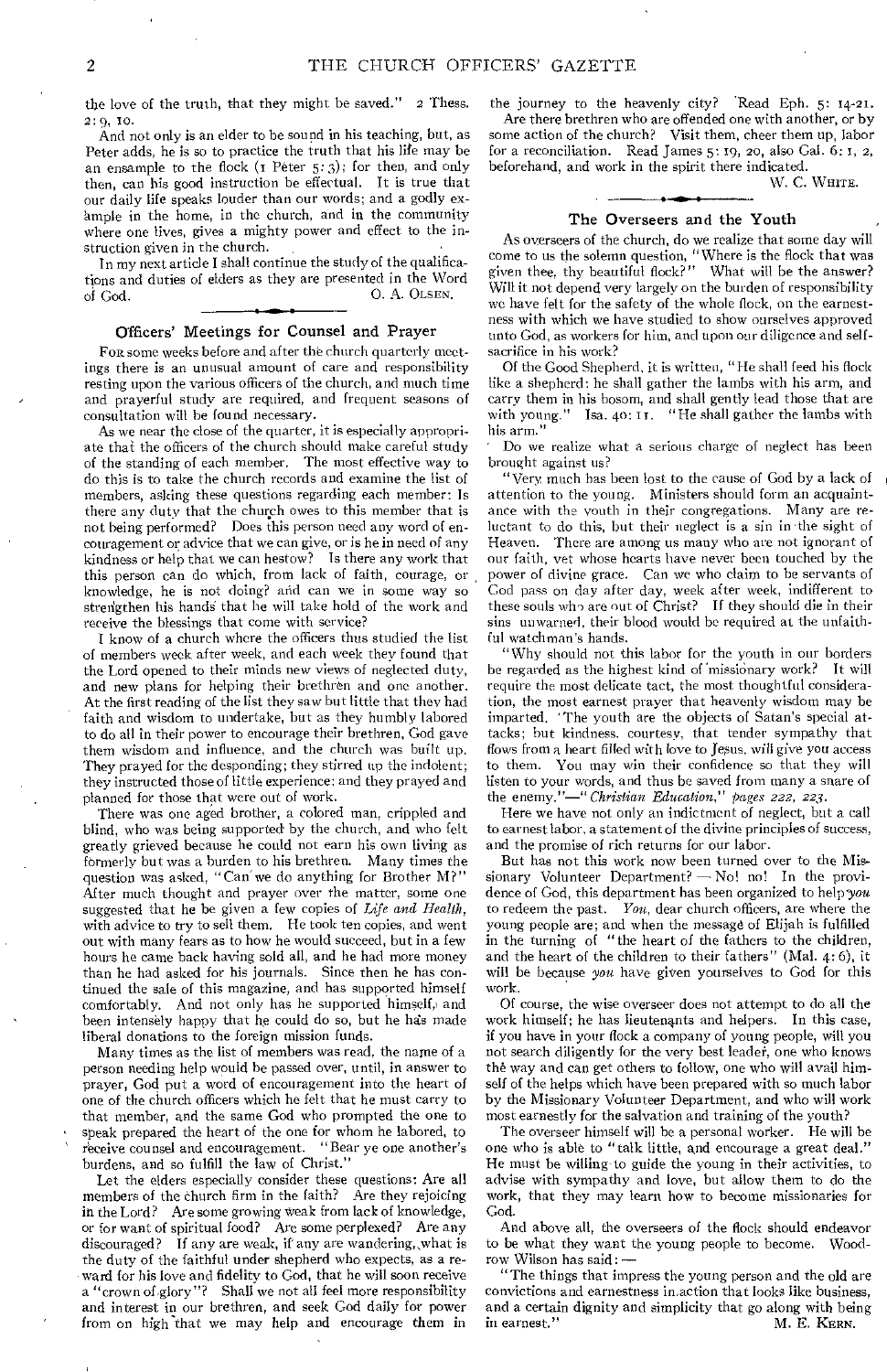# Home Missionary Department

## Suggestive Program for Fourth Sabbath Home Missionary Service

#### *(To be held April 25, 1914)*

OPENING song: "Christ in Song," No. 335.

Prayer. Bible study: "Christ's Method of Work." Song: "Christ in Song," No. 542 (or quartet).

- First reading: "Personal Work." Second reading: "Individual Work the Hardest Work."

Third reading: "Our Aim," Reports of work done by members.

Plans for work for the coming month.

Collection for literature fund. Closing song: "Christ in Song," No. 536.

Prayer that the Lord will make each member a personal worker.

#### Christ's Method of 'Work

1. How were the first two disciples brought to Jesus? John I:35-39•

2. What did Andrew immediately do? John I: 40-42.

*3. How* were James and John won? Matt. 4:21, 22.

4. How was Philip called? John 1:43.

5. What did Philip then do? John I: 45, 46.

6. What caused Matthew to follow Jesus? Matt. 9:9.

What did Jesus say he would make of these men who had been won to him by personal work? Matt. 4: 19.

8. How did the Lord work for Zaccheus? Luke 19: 1-10. 9. What may we gather from these and similar :incidents in the Lord's work concerning his method of saving souls? Ans.— It would seem that personal work was his preferred method, the working for one soul at a time.

#### Personal Work

"TIE work of individual soul winning is the greatest work that God permits men to do.

" It was Christ's own preferred method of work, as it is his preferred method for us today; for it is always the most effective way of working.

"It is the hardest work in the world to do, and it always will be the hardest."—" *Taking Men Alive," page 33.* 

"The strongest preachers are unhesitating in their conviction as to the primary importance of individual work.

"As a rule, the intensity of the appeal is in inverse proportion to the area covered; in other words, the greater your audience, the smaller the probability of your appeal's coming home to a single heart. I once heard Henry Ward Beecher say: 'The longer I live, the more confidence I have in those sermons preached where one man is the minister and one man is the congregation; where there's no question as to who is<br>meant who the preacher says "Thou art the man." Years meant when the preacher says, "Thou art the man."' after this, I heard the Rev. Dr. Nevins speak similarly as to the missionary field in China. He said he wanted *no* great preachers in his field. That was not the sort of missionaries who were needed in China. If he could find a man who could talk familiarly, face to face, with another man, wherever he met him, he had missionary work for that kind of man in China. This is the way to do Christian work in China or in America.

"'Such a man as Mr. Moody, who thought more of how many individuals he could reach than of his preaching before an audience, however large, is always desirous of getting through with his preparatory pulpit appeal and of getting at his more important work of pleading with individual souls in the *inquiry meeting.* And that is the feeling of every earnest evangelist who thinks more of the work of reaping and harvesting than of the work of incessantly sowing broadcast seed that may, or that may not, have final fruitage. . .

"And which would any sensible pastor and preacher choose"  $\epsilon$  is own church if it were merely a matter of choice,  $\rightarrow$  to for his own church, if it were merely a matter of choice,have great revival meetings, or to have every church member actively and persistently engaged in individual soul winning seven days in the week all the year round? The second would insure the first; but the first, unfortunately, occurs without being followed by the second."— *Id., pages 38, 39, 42. "I* have been amazed in my study of the biographies of men

and women who have been specially used of God, to see how almost universal is the rule that they have come to Christ, or to an experience of power, through the personal influence of a friend or an acquaintance. Preaching is not enough, it is sometimes too general; the impressions of a song may soon be effaced; but the personal touch, the tear in the eye, the pathos in the voice, the concern which is manifested in the very expression of one's countenance,— these are used with great effect, and thousands of people are today in the kingdom of God, or in special service, because of such influences being brought to bear upon their lives."—" *The Personal Touch," by J. Wilbur Chapman, D. D., page 23.* 

The personal experiences bf these great evangelists prove that personal work is still the most effective way of leading men and women to give themselves to the Lord. What better method is there for leading people to accept the truth of the third angel's message?

#### Individual Work the Hardest Work

"INDIVIDUAL soul winning is not easy work. It is hard. It is the hardest work that God asks us to do for him. Before trying to reason out why, or to argue that the simple extending to a fellow man of an invitation to share with us the richest joy of our life *ought* to be an easy thing to do, let us frankly admit that it is hard, and face that fact to begin with.

"For any one who has ever tried the work knows this. Even those whose professional and only life business is soul saving, find it difficult. Ask any minister friend which is easier for him to do,— to preach a sermon, or to seek an opportunity to' talk alone with an individual about that one's spiritual welfare.

"If it is so hard even for the trained minister, it is not to be expected that laymen will do it more easily. But if it is our greatest work, and if it is Christ's preferred method, have we the satisfaction and encouragement of knowing that this work will grow easy as we go on in its accomplishment? Will long-continued practice bring ease and facility?

"It is to be hoped not, and judging from the experience of others, we are not likely to be in danger, in this field, from the peril of easy accomplishment, which usually means loss of effectiveness. . . . We not only must not expect the work to grow easy, but we must realize that if it does. something is wrong.

"Dr. Trumbull was often spoken of as being a man of exceptional 'tact.' He practiced pretty constantly at individual soul winning from the time when he first found his Saviour, at 'twenty-one, until his death, more than fifty years later. People who knew him and his ways and *his lifelong* habit have said of him, '0, it was "second nature" to Dr. Trumbull to speak to a man about his soul! He fairly couldn't help doing it, it was so easy for him. *I* never could get *his* ease in the work.' And in so saying they showed how little they knew of him or of the demands of this work upon every man.

"The, book on 'Individual Work' was written when *its*  author was seventy years of age. Hear what he had to say as to the 'ease' which his long practice had brought him: -

"'From nearly half a century of such practice, as I have bad oppportunity day by day, I can say that I have spoken with thousands upon thousands on the subject of their spiritual welfare. Yet, so far from my becoming accustomed to this matter so that I can take hold of it as a matter of course, I find it as difficult to speak about it at the end of these years as at the beginning. Never to the present day can I speak to a single soul for Christ without being reminded by Satan that I am in danger of harming the cause by introducing it just now. If there is one thing that Satan is sensitive about, it is the danger of a Christian's harming the cause he loves by speaking of Christ to a needy soul. He [Satan] has more than once, or twice, or thrice, kept me from speaking on the subject by his sensitive, pious caution, and he has tried a thousand times to do so. Therefore my experience leads me to suppose that he is urging other persons to try any method for souls except the best one.'

"Have we not the answer here to the question which was passed over a moment ago, as to why this work is the hardest in the world? Just because it *is* the most effective work for Christ, the devil opposes it most bitterly, and always will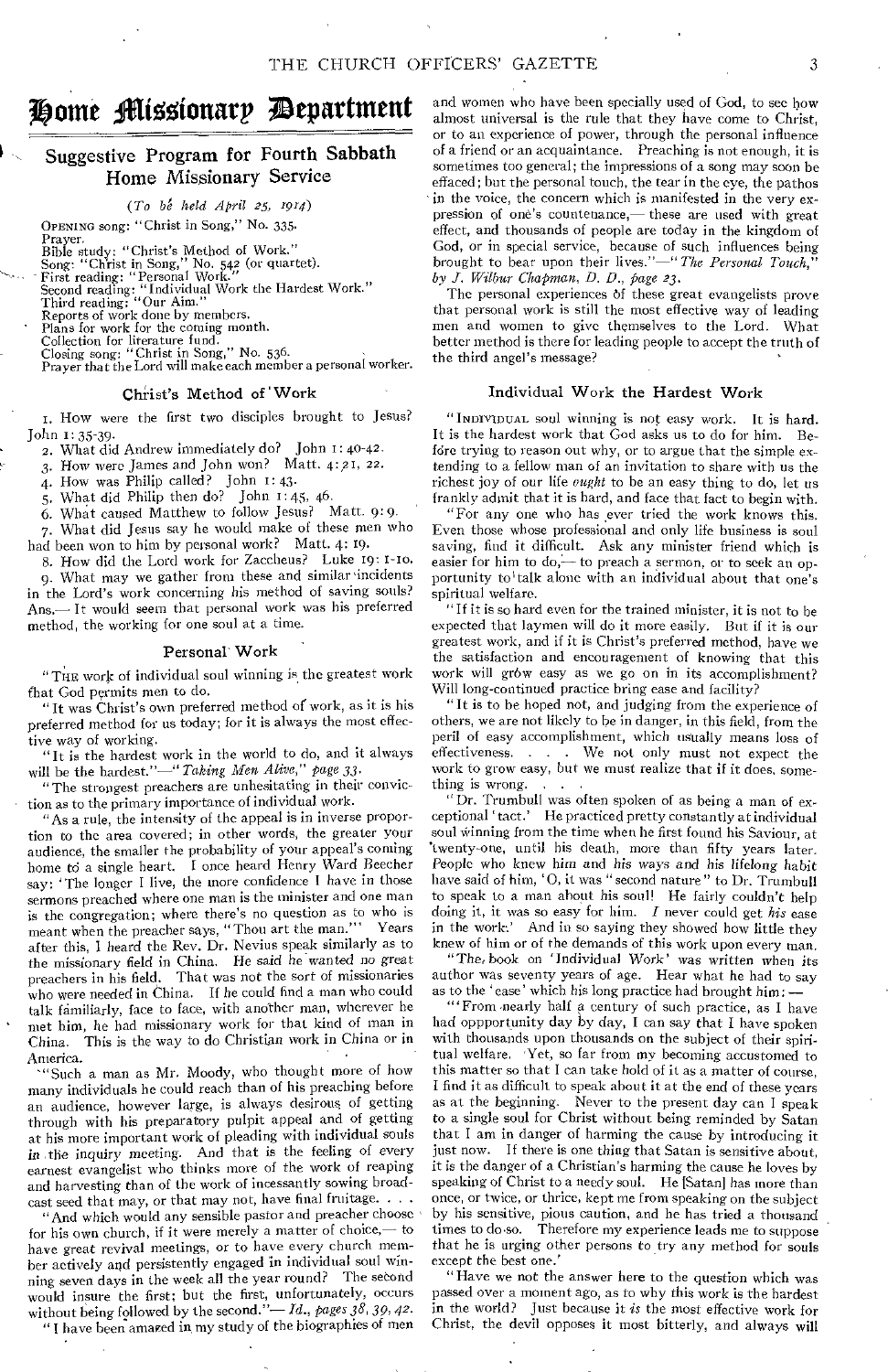while he is permitted to oppose anything good. The devil strikes hardest and most persistently at the forces which will, if effective, hurt his cause most. He devotes his chief energies to those from whom he has most to fear; their side he never leaves. Therefore the worker who seeks to win individuals to Christ may rest assured that he has, by entering upon that work, served notice upon the devil for a life-anddeath conflict; and that notice will be accepted by the devil as an obligation to swerve the worker from his purpose, whenever, by any subtle means in the devil's power, this can be done. Let us write down large in our mental or real notebooks the devil's favorite argument: 'His favorite argument with a believer is that just now is not a good time to speak on the subject. The lover of Christ and of souls is told that he will harm the cause he loves by introducing the theme of themes just now.'

"This, then, is what we face when we enter upon this work. The greatest and hardest work in the world, it will never grow easy; but it will never grow small. If it always remains the hardest, it always remains also the greatest. There is a character challenge in continued difficulties that assures this work a quality of success to which easy work could never attain."—" *Taking Men Alive," pages 51-55.* 

If personal work is the hardest in ordinary Christian work, we must expect it will be even more so in the giving of the last message. The devil is fighting as he never fought before to keep souls from accepting the truth. But, seeing it is the most effective method of work, shall we allow ourselves to be prevented from using it because it is hard? Shall we not rather take courage, and, because it is the most effective method, use it whenever we have opportunity? He that is for us is greater than he that is against us.

#### Our Aim

Oun aim for the year 1914 is, "Every Sabbath keeper to bring at least one soul to Christ in 1914.

Dr. Trumbull, early in his Christian life, made this resolution: —

"Whenever I am justified in choosing my subject of conversation with another, the theme of themes shall have prominence between us, so that I may learn his need, and, if possible, meet it."

Such a resolution calls for the use of tact, in turning a conversation from any starting point to the things that have to do with the way of salvation. It makes necessary a continual watching for opportunities to lead persons to a consideration of their spiritual needs.

Just such a resolution as this is needed to enable us to reach our aim. The distribution of our literature gives us wonderful opportunities to lead souls to Christ. If we watch and pray as we visit the homes of the people with our tracts, papers, and books, we shall find many openings where we can present to the people Christ's love for them and his call to them to give themselves to him. Shall we not make this year one of personal work for all we can reach?

#### Suggestions for Missionary Meetings First Week

OPENING exercises: Song, season of short prayers, minutes, reports of labor, song. Lesson: "Signs of the Times,"

Plans for work, supplying literature needed by members for week's work.

Closing song. NOTE.— This program should help the members to see that the coming of the Lord is drawing very near, and that the only thing that is hindering it is that the gospel of the kingdom has not been fully preached for a witness. That depends on God's people; for "the work of God in this earth can never be finished until the men and women comprising our church membership rally to the work, and unite their efforts with those of ministers and church officers."—" *Testimonies for the Church," Vol. IX, Page .t.r7.* 

Second Week

Opening exercises: Song, prayer, minutes, song. Lesson: "Reporting," Bible study. Reports of labor. Plans for work. Closing song. Norn.— This study is an important one, because in many of

our churches there are members who do not understand the importance of reporting their work. Efforts should be made to get every member to report faithfully, that the church and conference officers may know what is being done.

#### Third Week

Opening exercises: Song, prayer, minutes, reports of labor, song. Lesson: "The Talents." Plans for work.

Closing song.<br>
NOTE.— Select one of the members to make up an interesting<br>
study from the chapter in "Christ's'Object Lessons" on "Tal-<br>
ents." Ample time should be given for preparation. In the tract "An Appeal to Our Churches," page 12, we are told, "The parable of the talents should be explained to all." This shows that the subject is an important one, worthy of study by all the members.

#### Fourth Week

Opening exercises: Song, prayer, minutes, song.

Lesson: Bible study on missionary work.

Reports of labor.

Plans for work.

Closing song. NOTE.— From the following texts an interesting Bible study on missionary work may be prepared: 2 Cor. 5: 20; Matt. 9: 37, 38; Ps. 74: 20; John 8: 12; Rom. 10: 14; Acts 16: 9; Matt. 28: 19; John 20: 21; Matt. 28: 20; Isa. 9: 2; Rev. 14: 6; Matt. 24: 14; Dan. 12: 3. Assign the subject early, that the member selected may have sufficient time fo

#### Signs of the Times

READ responsively Mark 13: 28-37.

(The leader should then read the signs, and give the fulfillments to different members present to read.)

I. Read Matt. 24: 6.

There never was a time when war preparations were as extensive as now. The immense standing armies are being continually increased and the navies being added to. New and more deadLy weapons are being invented, and every preparation is being made for warfare. The newspapers give almost daily fresh rumors of war, and give it as their opinion that the nations appear to be preparing for the great fight of Armageddon.

2. Read Matt. 24:7.

History records more than'35o famines since the memorable seven years' famine in Egypt. Among the most prominent of recent times may be mentioned the following: —

1775, on Cape Verde 15,000 persons perished.

1814, 1816, 1822, 1831, and 1843, occurred the notable famines in Ireland.

1837-38, 600,000 perished in northwestern India.

1865-66, in Bengal and Orissa about 1,000,000 perished. 1868-69, in India about 1,500,000 perished.

1897, it is believed that in the famine in India 6,000,000 persons perished.

Since then there have been other famines in India, also severe ones in Russia and China, in which millions have perished. At the present time there are severe famines constantly recurring in different countries.

3. "And pestilences." Matt. 24: 7.

The black, or bubonic, plague is one of the most fatal of pestilences. -It dates from A. D. 253, and has raged in various countries ever since, causing millions of deaths. At the present time it is spreading in a dangerous manner. Smallpox, has carried off thousands. Yellow fever and cholera have devastated whole provinces in some of the warmer countries. The influenza has visited almost every country and claimed thousands of victims. Besides these are diphtheria, typhoid fever, measles, and scarlet fever, which yearly carry off a large number; and consumption, which is responsible for nearly one third of the death rate. Lately there have been severe epidemics of spinal meningitis. Cancer is increasing at an alarming rate. While medical science overcomes some diseases, others take their place and increase rapidly

4. "And earthquakes, in divers places." Matt. 24: 7.

From B. c. 1700 to A. D. 96, a period of 1,796 years, we read of only sixteen earthquakes, making an average of one in 112 years.

From A. D. 96 to 1850, a period of  $1,754$  years, about the same length of time as given in the first period, there were 204 earthquakes, giving one to every eight years.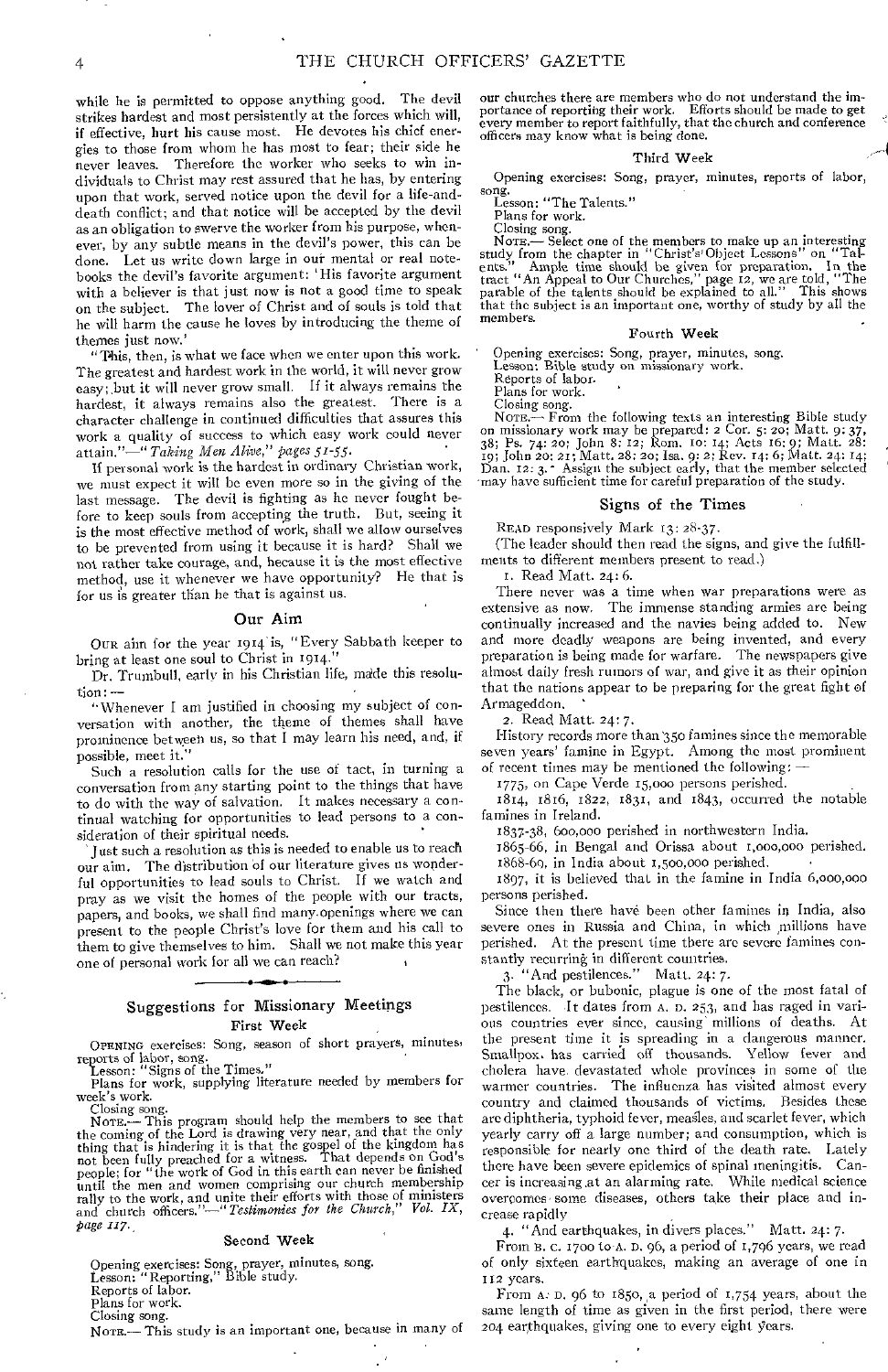From 185o to [865, a period of *fifteen years,* there were fifteen earthquakes, or one for each year.

From 1865 to 1868, a period of three years, there were fifteen earthquakes, or an average of five for each year.

In the year 1885 there occurred 97 earthquakes, and in 1886, 104. It is estimated that thirteen *million persons* have perished by earthquakes. During recent years earthquakes have become so common that the mention of them in the daily papers is hardly noticed. Only the most destructive ones are noted. All will remember the earthquakes in San Francisco and Messina.

5. Read Luke 21:25.

A glance at the nations of the earth will make it apparent to every one that there is widespread distress, with perplexity. One of the causes is the militarism which prevails, and which causes distress in two ways: first, by withdrawing so many men from useful labot; and second, by the enormous taxation it renders necessary.

The heaping up of money by the few, causing increased poverty of the many, is another cause of this distress and perplexity. The conflicts between capital and labor are continually on the increase, and are becoming a serious menace to the *nations.* Anarchists and socialists are increasing in number, and there is every, prospect of terrible outbreaks in the near future. The trade-unionists openly state that they are waging a war on capitalists which is to destroy them.

6. "The sea and the waves roaring." Luke 21: 25.

We have only to read of the terrible tornadoes and the awful tidal waves, as reported in the newspapers from time to time, to know that we are in a period of disaster from these causes, such as the history of the world-has never before known. Cyclones are becoming matters of common occurrence, and thousands have perished in these terrible storms.

7. Read Luke 21: 26.

That men's hearts are failing them for fear is evidenced by the appalling increase of suicides. Not a day passes without many such cases. Men, women, and children alike take their own lives, because they have not the courage to live. While a man keeps up his heart, he can battle with the world and his troubles; but when his heart fails him, he is lost.

8. Read Mark 13: 21.

Many false prophets have arisen and deceived many, but all have perished. Mohammed was a false prophet, and his followers number millions. The Mormons come within the compass of Christ's warning words, "Wherefore if they shall say unto you, Behold, he is, in the desert; go not forth." Modern Spiritualism is the work of lying spirits. They invite us to their secret seances, but Christ has told us if they say, "He is in the secret chambers; believe it not." Christian Science is presented to us as the coming of Christ. Men arise from time to time, performing signs and wonders, and claiming to be Christ, but it is not thus that'Christ will come.

9. Read Matt. 24: 14.

The third angel's message has been extensively preached throughout the United States, Canada, Newfoundland, Mexico, and Alaska. Missions are established in all the countries of South America, and in most of the West India Islands. The work has been begun in England, Scotland, Ireland, and Wales; in France, Switzerland, Italy, Germany, and the Scandinavian countries; in Russia, Greece, and all the European countries; in Palestine and Egypt; in South, North, East, and West Africa, and is reaching into the center; in India, Japan, China, and Korea; in Australia, New Zealand, and many of the islands of the Pacific. It has reached almost every country in the world. The facilities for doing the work are now in such a condition that the work could speedily be finished if all the Lord's people would arise and do their part in giving this message of warning. This last sign is being rapidly fulfilled. When it is fulfilled, then will the end *come.* 

to. Read Matt. 24: 30.

Thus all the signs of Christ's *coming* are fulfilled or are spidly fulfilling, and the next event will be his coming with power and great glory. May we all do our part in the work that is left for us to do, and labor as that servant who is watching for his Master's return.

"And what I say unto you I say unto all, WATCH."

#### Reporting

- I. WHAT did the disciples do when they returned from their first missionary journey? Lithe 9: to; Mark 6:30.
- 2. What did Paul and his associates do when they returned from their missionary tours? Acts 14: 27; 15: 4, 12; 21: 19, first clause of verse 20.
- 3. Of what is the book of Acts a record? —A report of missionary work.
- 4. What did the angel commissioned to set a mark upon God's people, do when his work was finished? Eze. God's people, do when his work was finished? 9: 11.
- 5. What will cause others to start out? "Speak ["tell of it," R. V.),  $\ldots$  ye that sit in judgment, and walk by the way. They that are delivered from the noise of archers in the places of drawing water, there shall they rehearse the righteous acts of the Lord, even the righteous acts toward the inhabitants of his villages in Israel [missionary work in the villages]: then shall the people of the Lord go down to the gates." Judges 5: to, 11.
- 6. What are we to let the people know about? Matt. 5:16.
- 7. Whom will they then glorify?

8. Why? Rom. 15: 17-19; Gal. 2: 8.

"Let all have a part to act. Train the young to do what is appointed them, and from week to week let them bring their reports to the missionary meeting, telling what they have experienced, and through the grace of 'Christ what success has been theirs. If such reports were brought in by consecrated workers, the missionary meetings would not be dull and tedious. They would be full of interest, and there would be no lack in attendance."—" *Testimonies for the Church," Vol. VI, page 436.* 

"Those who have united with the Lord in the covenant of service are under bonds to unite with him in the great, grand work of soul saving. Let church members, during the week, act their part faithfully, and on the Sabbath relate their experience. The-meeting will then be as meat in due *season,*  bringing to all present new life and fresh vigor."— *Id., Vol. VII, page 16.* 

"Let those who gain such an experience in working for the Lord write an account of it for our papers, that others may be encouraged.  $\therefore$  These reports should find a place in our papers; for they arc far-reaching in their influence. They will be *as* sweet fragrance in the church, a savor of life unto life. Thus it is seen that God works with those who cooperate with him."— *Id., Vol. VI, page 336.* 

"With many, the left hand does not know what the right hand does, for the right hand does nothing 'worthy of the notice *of* the *left* hand. This lesson of Jesus to his disciples was to rebuke those who wished to receive glory of men. . . . I was shown that this scripture does not apply to those who have the cause of God at heart, and use their means humbly to advance it."— *Id., Vol. I, page 163.* 

"'When thou doest alms,' he said, 'let not thy left hand know what thy right hand doeth: that thine alms may be in secret: and thy Father which seeth in secret himself shall reward thee openly.

"In these words Jesus did not teach that acts of kindness should always be kept secret. Paul the apostle, writing by the Holy Spirit, did not conceal the generous self-sacrifice of the Macedonian Christians, but told of the grace that Christ had wrought in them, and thus others were imbued with the same spirit. He also wrote to the church at Corinth, and said, ' Your zeal hath stirred up very many.'

"Christ's own words make his meaning plain,— that in acts of charity the aim should not be to secure praise and honor from men. Real godliness never prompts an effort at display. Those who desire words of praise and flattery, and feed upon them as a sweet *morsel,* are *Christians* in name only.

" By their good works, Christ's followers are to bring glory, not to themselves, bat to him through whose grace and power not to themselves, but to him through whose grace and power they have wrought. It is through the Holy Spirit that every good work is accomplished; and the Spirit *is* given to glorify, not the receiver, but the Giver. When the light of Christ is shining in the soul, the lips will be filled with praise and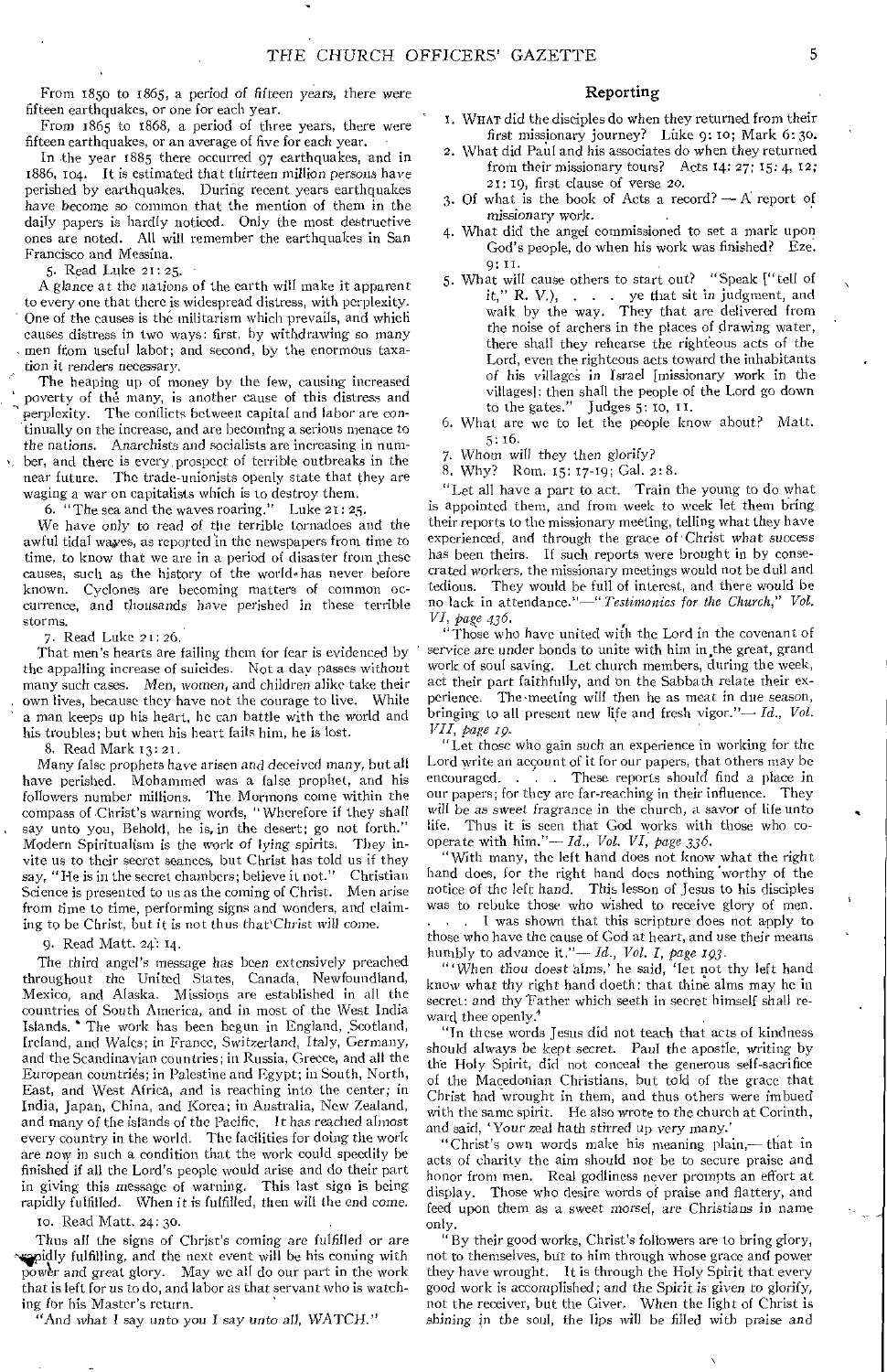thanksgiving to God. Your prayers, your performance of duty, your benevolence, your self-denial, will not be the theme of your thought or conversation. Jesus will be magnified, self will be hidden, and Christ will appear as all in all.

"We are to give in sincerity, not to make a show of our good deeds, but from pity and love to the suffering ones. Sincerity of purpose, real kindness of heart, is the motive that Heaven values. The soul that is sincere in its love, wholehearted in its devotion, God regards as more precious than the golden wedge of Ophir."—" *Thoughts From the Mount of Blessing," pages 120, 121.* 

#### The Importance of Reporting

No organized work can be carried forward successfully without a system for reporting results. This is needed that the leaders may, 'know what is being done, in order to plan effectively for doing what remains. When the disciples returned from their first missionary journey, they reported their work, that Jesus might know what needed to be done next, for he worked as we must work. Paul made a practice of reporting his work, and doubtless received reports from the churches, or he would not have known as much about them as he evidently did.

If our reporting system should be discontinued in all branches of the work, our cause would be completely disorganized. The work would go on in a haphazard way that would soon bring in discouragement. It is the general reporting system that has much to do in binding our work together, and enabling it to make such rapid progress.

Every church member should therefore regard it as a duty to report all missionary work done, not to glorify himself, but the Lord, through whose power the work was done. These reports will encourage others to work, and will enable the church to know how rapidly the people in its territory are being warned. R. M. G.

#### The Relation of the Church Missionary Secretary to the Church Members

IT is the duty of the missionary secretary to get every member to do some missionary work regularly. It will take much tact and hard work to accomplish this, and more still to keep the members steadily at their work. But by the help of the Lord it can be done.

The missionary secretary should have a list of the members, and should keep it in a hook that has room for notes on the circumstances of the members, the kind of work for which they seem best suited or which they prefer, and other particulars that may. prove helpful in working for them. This should frequently be studied, that none may be overlooked.

It is a good thing to divide the membership of the church into bands, with a leader over each band, to help the members to work. The bands should be small, five or six members to The bands should be small, five or six members to each leader. In arranging the bands, care should be taken to put those who live near one another in the same band, with a leader in the same district, for convenience of working.

The leaders of the bands should be called together frequently, and should be expected to report what the members of their bands are doing. If any are not working, and cannot • be induced *to* work, the missionary secretary should assist the leader in laboring with these inactive ones. Sometimes a change to another band is all that is needed. Some persons will work for one leader but not for another. Sometimes instruction is needed, sometimes encouragement. The missionary secretary should make a study of such cases, to see what the difficulty is, and be ready to give such advice and practical help as may be needed.

The missionary secretary should have experience in the various lines of missionary work, He should not be content with a past experience, but should engage in practical work to the extent of his time and ability. This is the only way in which he can become a true leader. Advice to the church members drawn from practical, present experience, will have far more influence than that based only on theory, or even on an experience some years old.

All these things show that this is an office of no small responsibility. It is an honor to be called to bear responsibilities in the work of God, but this honor can be obtained only

through self-denial and hard work. It is not easy work to hold any office in the service of God; but the greater the sacrifice called for, the greater the blessing received. Let the missionary secretaries, therefore, be full of courage. Though their work is hard and responsible, it is fruitful for good, and will be the means, if faithfully done, of watering their own souls as well as of blessing others. E. M. G.

#### The Missionary Meeting

t

EVERY church that is awake to the times in which we are living will have its missionary meetings weekly if possible, and if not, just as frequently as its members can meet together for it. A missionary meeting is necessary in order to plan for work, that the church may he kept in a good spiritual condition. Only a working church will be a living and growing church. The Twentieth Century New Testament translation of Eph. 4: 16 makes this plain: "For it is from him that the whole body, which is closely joined and held together by means of every link in the system, derives its power to grow in proportion to the activity of each individual part; and so it is being built up in a spirit of love." The body, which is the church, derives its power to grow in proportion to the activityof each member. If therefore the members are largely inactive, there will be few members added to the church.

Missionary meetings are held to consider various questions connected with the work of God. 'Some of the reasons for such a meeting are:

I. To pray for the workers and for those for whom they are working, special intercession being made as it is needed.

2. To receive reports of labor, that all may be encouraged by learning what is being done, and may be able to plan for what remains to be accomplished.

3. To study principles that will better qualify the members to labor for God. There is an inexhaustible field here, in the building of character, the studying of methods of work, the gaining of a right understanding of the principles of religious liberty and of health and temperance, the obtaining of a knowledge of what is taught in our tracts, etc.

4. To study foreign fields, that the members may better understand the conditions that have to be met and what must be provided for the giving of the message, and thus be able intelligently to give of their means.

In every missionary meeting some lesson of a practical nature should be given. The missionary meeting is not the place for sermons or exhortations, but for united study of the things that make successful missionaries.

The missionary meeting should not be long. An hour to an, hour and a quarter is long enough, as a general rule. To make the service what it should be, a good chairman is needed, — one who is quick to see important points and improve them, who is bright, brief, and pointed in remarks, and an active missionary worker.

As many as possible should be given a part in the carrying out of the programs, and those taking part should be changed from week to week, until all who are capable of doing so have had something to do. This helps to make the meetings educational.

While some parts of the program should be read, such as selections from the Bible or Testimonies, other parts will be more interesting and impressive if those who give them will study them until they can talk them instead of reading them. This takes more time in preparation, but has a much greater educational value to the one who presents the subject, as well as being more profitable to the hearers. Several of our workers gained their first experience in public speaking in this way.

Care should be taken to select members to take part in these programs who can make themselves heard. Every church member should learn to read and speak clearly and audibly. The voice is a talent given by God, and should be used in a manner that will glorify him. A good way for the missionary leader to train the members in this is for him to have those who are to take part in the meeting be in the church early, and talk or read their parts over, while he sits in the back row of seats and listens to them. In this way he can give them volute able help in regard to the strength they need to put into their voices.

Every meeting should be made as practical as possible. If a plan of work is presented, definite arrangements should be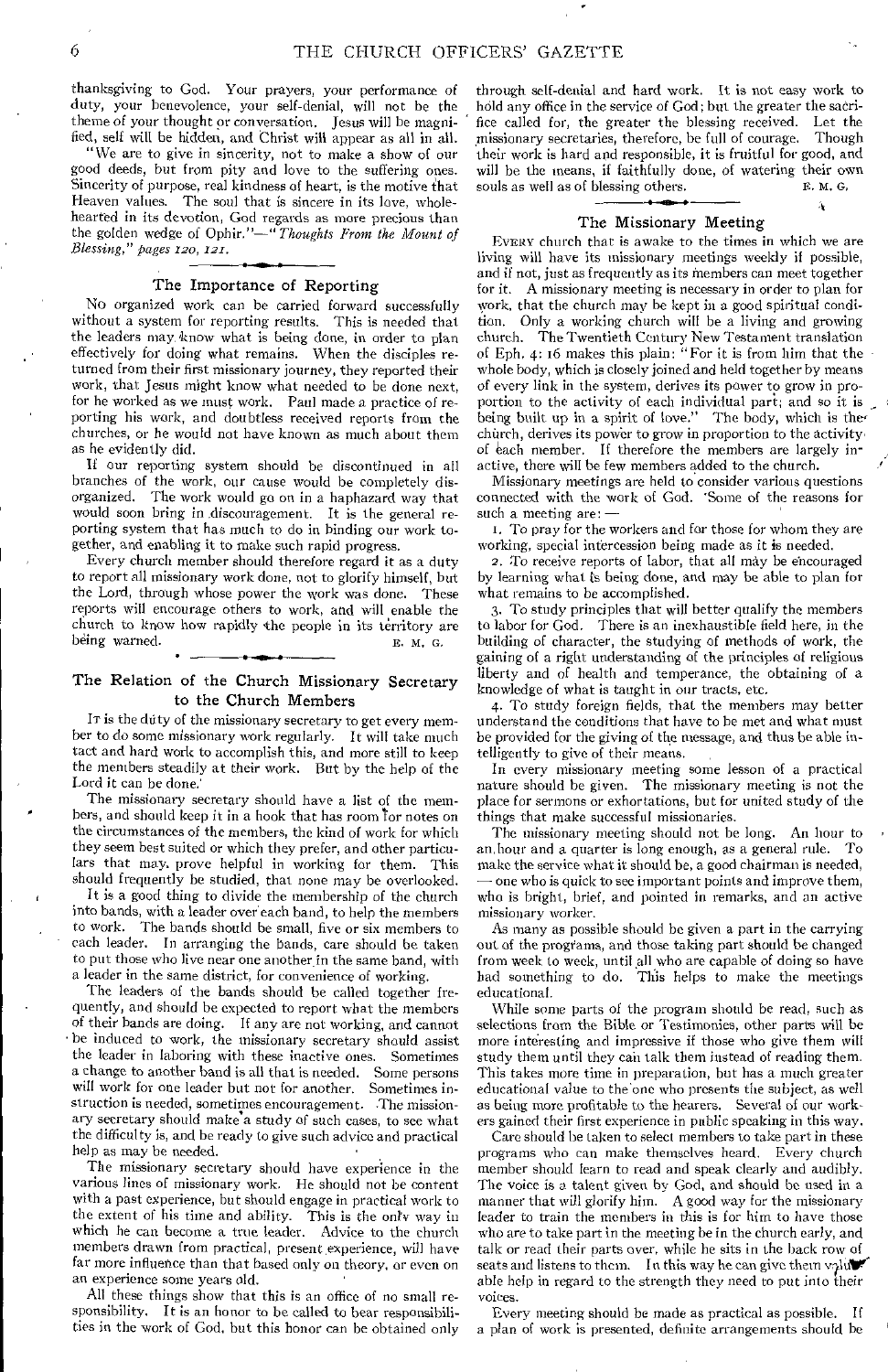made for such of the members.as can take part in it to do so, before the meeting closes. When the plan has been presented, and the interest aroused, is the time to set it in operation. The missionary leader and the missionary secretary should be alert to make every *missionary meeting* result in some aggressive work.

Time should always be given for the members to relate their experiences, for these give life to the meetings. It will take much tact on the part of the leader to get good reports, for the members who are wordy will need to be restrained to a reasonable length of time, the timid ones will need encouragement, and some who are prejudiced against reporting, because they do not understand that God desires them to do this, will need instruction. The leader and the missionary secretary should endeavor to have experiences of their own to relate, to set a good example, and when circumstances have made this impossible, should do their best to get some from their conference tract society or other available sources. Too much emphasis cannot, however, be laid on the necessity of their being active workers, who will gain experiences of their own, for only such can lead the members under their care into active service.

A striking quotation on missionary work, written in a promi nent place on the blackboard, will sometimes be helpful. At other times a good motto may be used. The missionary committee should study ways of making the programs profitable and interesting.

It may seem, at first thought, that these matters are unimportant details, but nothing *connected* with God's service is unimportant. Every service we hold is worthy of our best effort, for only so can we come into God's ideal for *us.* 

E. M. G.

#### A Few Ways of Varying the Method of Receiving Reports

IN our missionary programs we should avoid getting into a rut, or always doing things in just the same way. Varying the exercises will add to the interest of the meeting. ports of work done should not always be given in the same manner. We give here a few ways in which the giving *of* these may be varied:

t. Draw a large wheel on the blackboard, letting each spoke represent a line of work. As the members state what they have done, let the church missionary secretary put the figures down in the respective spokes.

2. Before the *meeting,* write the different lines of work across the top of the blackboard, and put down the work done the previous week. As the reports are given, have the missionary secretary put them down, then add them up, and with chalk of two different colors note the increases and the decreases.

3. Announce-that the reports will be called for in the good old Methodist style of conducting class meetings, and then call on the member sitting at the end of the front row of seats to report, going on to the next, until all have been called upon in order.

4. Call upon the leaders of the bands to present reports for their bands. They can do this either by giving a general report of the work done by their bands, or by each leader calling on the members of his band, one by one, to report. When this plan is followed, the leaders should be notified the week before the meeting is to be held.

5. Before the meeting, write the lines of work across the top of the blackboard, and while a hymn is *being sung,* let, each member go to the board and fill in his work.

6. Call for only two lines of work one week, tract and periodical distribution, for *instance.* 

The records should always be made from the written reports on the individual blanks, never from those given orally in meetings. The reports are given in the meetings that they may encourage and stimulate the members; they are recorded for the benefit of those who have the general management of the work. So one does not take the place of the other.

E. M. G.

"TnosE who are united to the church should be living, working agents to impart light to those who are in darkness."

#### Blackboard Mottoes for Missionary Meetings

"Do the hardest thing first."

"Nothing like perseverance."

"Let us advance on our knees,"

"I can't do it" never did anything.

"I will try" has worked wonders. "I *will do"* has performed miracles.

"Whoever prays most, helps most."

" Consecration to God means service to man."

" If Christ is not Lord of all, he is not Lord at all."

"Difficulties are like babies; they grow by being nursed."

"Don't dodge difficulties; meet them, greet them, and beat them."

"Prayer and missions are as inseparable as faith and works."

"A man can give without loving, but he cannot love without *giving."* 

"The courageous man wins; the discouraged man is a defeated man."

"The light that shines the farthest shines the brightest nearest home.".

"We cannot serve God and mammon, but we can serve God with, mammon."

"The work of the world is done by a few. God asks that a part be done by you."

"Not how much *of* my money will I give to God, but how much of God's money will I keep for myself."

"Any life to be worth anything must be a struggle. It is our own fault if our greatest trials do not turn out to be our greatest advantages."

"I am only one, but I am one. I cannot do everything, but I can do something. What I can do I ought to do; what I ought to do, by the grace of God I will do.

> "Don't be a by-and -byer, And a sluggish patience trier; If there's aught you would acquire, DO IT NOW."

#### Plans for Work

THIS month we have not given any definite plans for work. The tract distribution started in January, and the missionary correspondence begun in March, should be continued, and developed into strong, regular efforts. Spasmodic work will *not*  finish this warning message. There must be systematic, regular, increasing efforts made week by week and month by month.

The subject taken up in the fourth Sabbath program this month is a very important one, and too much emphasis cannot be laid upon it. Every *successful* evangelist testifies that nearly all his success comes through his personal work. Mr. Moody once said that he knew of only one man who was converted by his preaching alone, and he preached to thousands. These things help us to see that in personal work we have a plan that is in the order of God, and that *is* the most effective plan that can-be used to save souls.

The many helpful tracts we have may be used as introductions to personal work. The gift of a tract will often open the way for conversation. The missionary leaders should make suggestions to our people in regard to ways in which they may introduce themselves to people by the use of tracts.

Now that spring is coming on, the magazine work should be pushed with renewed vigor. Efforts should be made in every church to find some members who will devote time regularly to the work of selling our magazines from door to door.

Let us devote this month to building up the plans already started, to personal work, and to getting the magazine work into good running order. Then next month all will be ready to join in another very important campaign. E. M.G. to join in another very important campaign.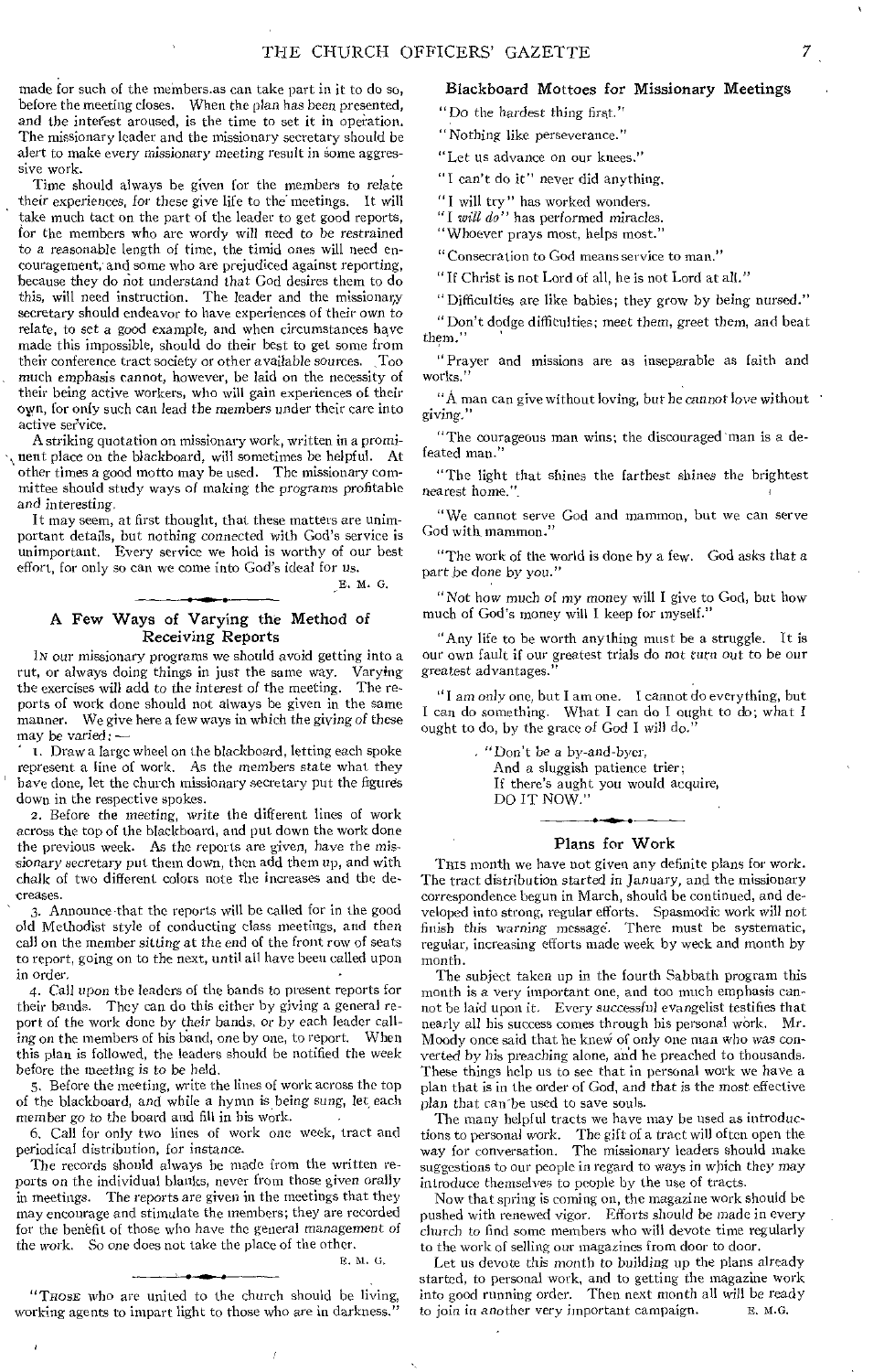# iniOionarp Volunteer ;Department

## Senior Society Study for Sabbath, April 4

#### Suggestive Program

I. OPENING exercises (ten minutes): Song; sentence prayers; special music; review Morning Watch texts; minutes; report of work and offering.

2. Bible study (ten minutes): Gen. 3: 1-15. See "Patriarchs and Prophets." Study Satan's method of approach, and how he gained the victory. Study God's method of approach, and how he succeeded in getting Adam and Eve to commit themselves; their excuses, did they stand? God's method of 'pointing out sin, and at the same time administering encouragement. 3. Standard of Attainment quiz (five minutes): Matt. 28: 19;

Rom. 6: 3, 4. Review all the previous texts each time.<br>
4. "American Indians" (twenty minutes): Four five-minute<br>
papers on the following subjects: "American Indians" Religion;"<br>
"Early Catholic Missions;" "Protestant Miss

#### American Indians

#### Their Religion

"THE Indian believes in a great power, or soul, or spirit, which inhabits and animates everything. To it he constantly appeals. He recognizes it in the sun, the earth, thunder, lightning, clouds, wind, and the animals about him; in short, this Great Spirit manifests himself in every possible form in nature, animate and inanimate. Each tribe has its own variation of this fundamental belief, and has constructed a mythology of its own.

"They believe, generally, in a deluge that covered the earth, drowning mankind, with the exception of a limited number. They believe firmly in a future state, and have certain confused ideas of rewards and punishments hereafter. They erect no temples or places of worship. Their worship consists principally in sacrifice and supplication, which are engaged in wherever and whenever circumstances may determine."— *Encyclopedia of Missions, by Bliss, Vol. 1.* 

#### Early Catholic Missions

In 1526 Pahfilo Narvaez, a Spaniard, set out to conquer Florida, accompanied by a number of Franciscan monks. Discouraged by the hardships, they attempted to reach Mexico. The boat was wrecked, and although no lives were The boat was wrecked, and although no lives were then lost, they reached land only to perish, Expeditions under De Soto and others were equally unsuccessful.

The first successful mission to the United States Indians was planted by St. Augustine in-I573 by the Spanish Franciscans. This mission continued until 1763, and had over six hundred converts. In 1597 the Franciscans established missions in New Mexico, and in thirty years reported thousands of Indians baptized, and over eight thousand converts. Between 1717 and 1833 they labored among the Indians of Texas and California.

In 1641 French Jesuit priests, Raymbaut and Jogues, were sent to visit the Chippewas on the Great Lakes. In 1668 Marquette went to the Ottawa mission. The first society to do missionary work in Georgia was the Moravian. In 1735 they built a school for the Creek Indians.

#### Indian Missions of the Nineteenth Century

The American Board of Commissioners for Foreign Mis sions, organized in 1810, had, by 1891, sent 512 of its 1,600 missionaries to the Indians.

Mr. Cyrus Kingsbury, their first missionary to the Indians, went in 1815 to the Cherokees of Georgia. He was at once followed by others. Their first enterprise was a combination of mission, boarding school, and agricultural college.

In 1818 the second Indian mission of this board was planted among the Choctaws on the Yazoo River. Eight children came 16o miles to school. The Indians gave in support of the school \$700, eighty-five cows, and a pledge of \$500 a year. The next year they gave \$6,000 toward the school's support.

In 1825 George Guess, a half-breed Cherokee about fifty years old, invented the remarkable Cherokee alphabet. In three or four years half the nation could read. In 1826 the four Gospels were translated.

#### Early Protestant Missions

The Protestant church began its missionary work in New England on the island of Martha's Vineyard in 1643. Thomas Mayhew was the minister. His English congregation requiring only a portion of his time, he extended his work to the Indians around him. After mastering their language, he established a successful mission. In 1651 one hundred and ninety of these natives had abandoned their heathen beliefs and accepted Christianity. Mr. Mayhew established the first school in New England for the instruction of Indian children in 1651. The next year the first native church was organized with two hundred and eighty-two members. From here the gospel was taken to Nantucket. In 1670 the first Indian church with a native pastor was organized.

C. L. BENSON.

#### Protestant Missionary Work in the Seventeenth and Eighteenth Centuries

PROTESTANT missionary work began soon after the founding of colonies. In 1621 the East Indian School was organized and endowed at Charles City, Virginia.

In New England the natives were early instructed in the Christian religion, but no mission work exclusively Indian was undertaken until John Eliot, in eastern Massachusetts, and Thomas Mayhew, in Martha's Vineyard, began their labors.

John Eliot, "the Apostle to the Indians," was born in Essex, England, in 16o4. He came to New England in 1631, and the next year was settled over the first church at Roxbury, and continued in this charge until his death, in 1690. After learning the language, he taught in their language all the Indians who visited him. As John Eliot's mission work progressed, he gathered the Christian Indians into towns, which became known as "praying-Indian towns." He established schools, taught the natives various industries, and organized a form of government similar to that proposed by Jethro to the Israelites. In 1674 these towns contained 1,15o church members. In 1675 King Philip's war broke out: The first warning came from the Christian Indians, who, in the face of fearful hardships, rendered invaluable service to the colonists. In 1658 John Eliot completed the translation of the book of Psalms, which was printed the same year. In 1661 the New Testament was printed, and two years later the entire Bible. This was the first Bible ever printed on the American continent.

The Moravians began work at-Sharon, western Connecticut, in 1742. The following year Rev. Eleazer Wheelock, of Lebanon, Connecticut, took into his family a young Mohegan, Sampson Occum, as a pupil. This Indian made such rapid progress in English, Latin, Greek, and Hebrew that he became a teacher at New London, Connecticut, in 1748, and was ordained to-the ministry in 1759. In 1761 the Rev. Sampson Occum went to England to raise funds for a school among the Indians, and secured twelve thousand pounds.

Four chiefs of the Iroquois of New York, visited England in 1708 to ask Queen Anne that missionaries he sent to instruct their people. Their request was granted, and a school was opened among the Mohawks, and a portion of the Scriptures translated into their language.  $C. I.$  BENSON. translated into their language.

#### Sampson Occum, the Famous Indian Preacher of New England

SAMPSON OCCUM, one of the best known and most eloquent preachers of his day, was born in a wigwam in 1723, in the Indian village of Mohegan, near New London, Connecticut. His parents were above the average in industry, intellect, and affection.

His mother, Sarah Occum, on becoming an earnest Christian, greatly influenced the life of her son. Occum, in an old manuscript still preserved in Dartmouth College, states, "I was born and brought up in heathenism until between sixteen and seventeen years of age."

About 1740, when the great revival under Whitefield swept

 $\mathbf{I}$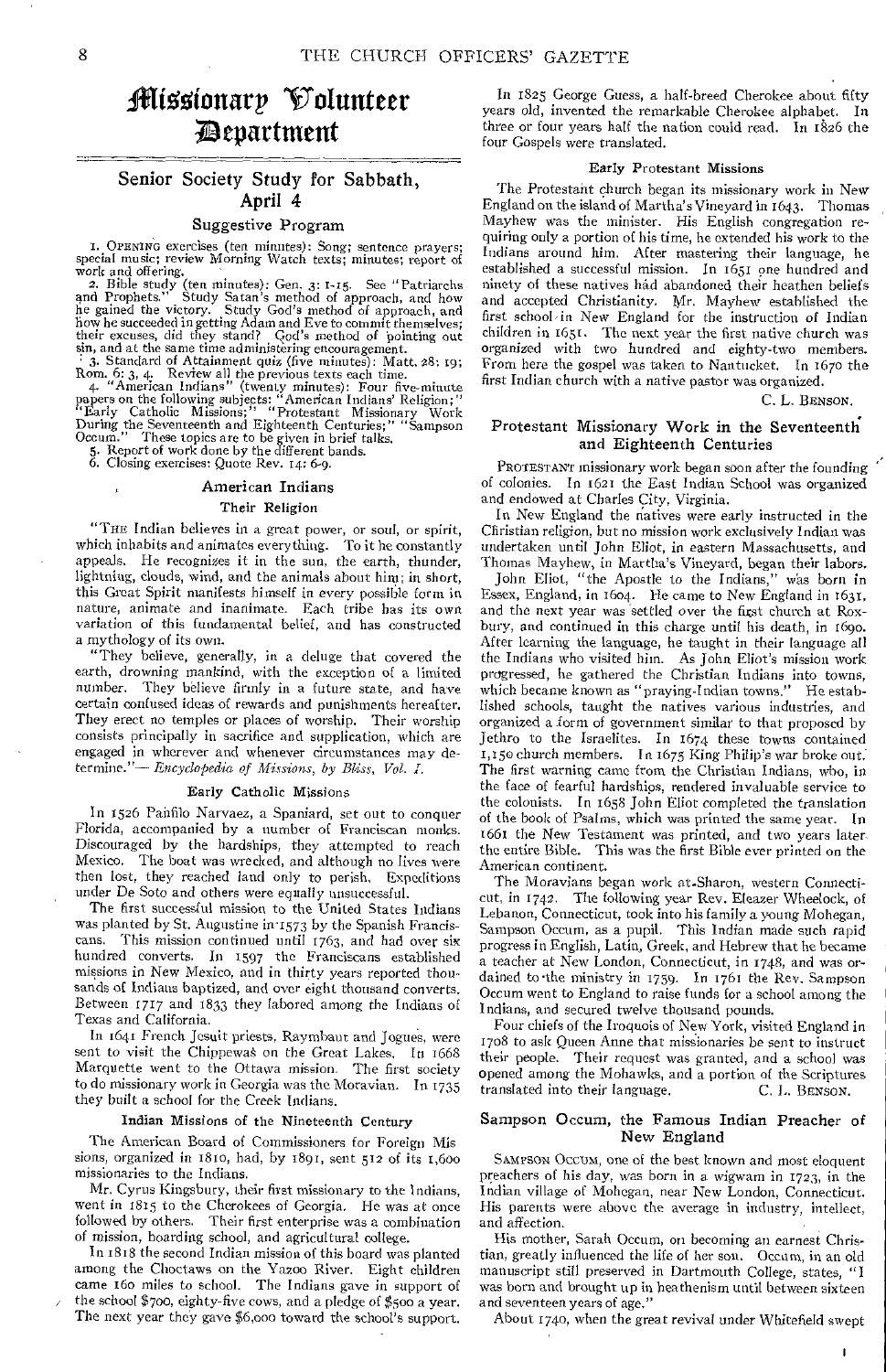over the colonies, the whites made a strong effort in behalf of the Indians, who responded as never before. Among the converts was young Occum, who, after struggling with doubt and darkness, accepted Christ. He now became eager'to read the Word of God. He used every effort to do personal work with the Indians.

The young Indian needed instruction badly. This he secured from Rev. Eleazer Wheelock, a Congregational minister in Lebanon, Connecticut, who taught -him four years. Occum soon mastered reading and writing and began the *study* of Latin and the classics.

On completion of his work with Dr. Wheelock, it was planned to give him a course in Yale, but his eyes failed, and it was out of the question.

Poor Occum was greatly disappointed, but his missionary zeal continued unabated. In 1749 he went to Montauk, Long Island, on a fishing excursion. He was an expert fisherman, but he cared more for fishing for men. Such an interest was aroused that the Indians pleaded for a school. As a result he began a work which continued twelve years. In addition to teaching, ,he conducted religious services and prayer meetings

The Montauks called on him to visit their sick and to bury their dead, and made him their legal adviser. At first he received no compensation save what the Indians occasionally gave him. In *1751* the Society for Propagating the Gospel gave him twenty pounds a year. This he supplemented by making articles of wood — spoons, ladles, churns, gunstocks, and pails—and by rebinding old books for the whites near by. Although he suffered much from want, his zeal never flagged.

So successful was his work that in 1759 he *was* ordained "a minister at large to the Indians." In 1761 he was sent to labor among The Six Nations, but Pontiac's war ended the work in that region.

In 1765, at the suggestion of Whitefield, Dr. Wheelock sent Occum to England in behalf of the Indian Charity School he had established for the training of Indian youth as missionaries to their people. Occum took England by storm. Great audiences were thrilled by his message and charmed by his manner. The best homes were opened to him. The his manner. The best homes were opened to him. king gave him two hundred pounds for his school. His tour *covered* both England and Scotland, during which he made four hundred addresses and collected twelve thousand pounds.

Returning to America, Occum was regarded by Indians and whites *as* the foremost man of his race. But this was the darkest period of his life. During his absence, his family had not been properly cared for; the Boston commissioners were not *in* sympathy with him, and no place was open to him. He was sprely disheartened.

In  $1777$  he conceived the plan of forming a new tribe composed of *Christian* Indians, to separate them from the hurtful influence of heathen tribes. He died suddenly in the summer of  $1702$ , at the age of sixty-nine. C. L. BENSON. of  $1792$ , at the age of sixty-nine.

## Senior Society Study for Sabbath, April 11

## Suggestive Program

I. OPENING exercises (ten minutes): Special music; sentence prayers; song; review Morning Watch texts for past week; col-lect individual report blanks and offering; secretary's report.

2. Bible study (ten minutes): Gen. 4: 1-75. See also "Patri-<br>arcis and Prophets." Study the nature of each character; the<br>sin of Cain; the cause; how God approached him, and why;<br>Cain's attitude; how many opportunities God

3. Quiz on Standard of Attainment texts (five minutes): Mark 16: 16; Matt. 3: 13-16, Announce week before. Review all texts on Sabbath.

4. "American Indians" (twenty minutes): Two ten-minute papers on "David Brainerd" and "David Zeisberger." Additional material can he found in "Memoirs of Brainerd" and in encyclopedias. See *Instructor* of March 31 for biography of David Zeisberger.

5. Social meeting: Let each tell what impressed him in these lives.

6. Closing exercises: Quote Rev. 14: 6-9.

#### David Brainerd

DAVID BRAINERD was born in Connecticut. From his earliest years he was physically weak and predisposed to consumption. When nineteen years of age he went to Durham to care for his farm. Here he took up preparatory college studies. At this time he decided to devote himself to the ministry. He gave much time to prayer and Bible study. In less than a year he read the Bible through twice. After a long, dark sense of his sinfulness, he found peace *in* God. '

He entered Yale College in the fall of 1739. In these student days he began that life of intense, believing prayerfulness by which his missionary career was to be preeminently marked. He applied himself to his college work so energetically that in August, 1740, his health failed, and he was compelled to drop his school work.

Upon recovering his health he returned to Yale. His chief temptation was an ambition to excel in his studies. temporarily checked by a marked spiritual awakening which came to the college in 1739, and which continued intermittently until 1745. George Whitefield and Jonathan Edwards were two of the most prominent instruments in it.

Early in 1742 Brainerd began special studies for the ministry. In his diary he wrote: "I want to wear out my life in his service and for his glory." April 1, 1743, he began work for the Indians at Kaunaumeek, between Stockbridge, Massachusetts, and Albany, New York.

The first night he slept on a heap of straw. He was twenty miles from any English inhabitants; six or seven from any Dutch; more than two from a family of Scotch. With this family he lived three months, weak in body; surrounded by savages who were ignorant and indifferent to the gospel. He sought divine guidance. His food was largely hasty pudding, boiled corn, bread baked in ashes, and sometimes a little meat and butter. His bed was boards covered with straw, his home a floorless log cabin. A mile and a half away lived the Indians for whom he labored. His was a life of prayer. March 11, 1744, he preached his last sermon at Kaunaumeek.

At this time there came invitations to important pastorates, promising comforts and congenial surroundings. They were promptly declined.

Brainerd rode on horseback to Crossweeksung, New Jersey, about eighty miles from the fork of the Delaware. As he rode, he prayed. The country was desolate and thinly inhabited. He was so weak he could scarcely walk, but his zeal triumphed over his feebleness. He began preaching and personal visiting. Here he was ordained. Whole days were spent in fasting and prayer.

In June, 1745, Brainerd visited a group of Indians at Crossweeksung. Only two or three families lived here. To these he preached. They then set out to *notify* friends ten and fifteen miles away. The following day large numbers greeted him. They were deeply impressed by his preaching. Increasing numbers of Indians gathered. On his departure they all inquired when he would return, and begged to be instructed further. One said, with tears, she wished God would change her heart; another that she wanted to find Christ; an old chief wept bitterly about his soul.

On returning to these Indians, the Spirit of God broke down the entire company. Almost every one was praying, and. crying, "Have mercy upon me." The night he left them they prayed all night. Among these he baptized fortyseven Indians. One valued lesson Brainerd learned in his many trying, disheartening experiences was, "It is good to follow the path of duty, though in the midst of darkness and discouragement." Morose, savage pagans were transformed into agreeable, affectionate, humble Christians.

Early in November, 1746, he became exceedingly weak in body, and decided to go to his friends in New England. There a medical examination revealed that he was a consumptive with no hope of recovery. He was not the least disturbed. He declined rapidly, and Oct. 9, 1747, passed away. He was buried at Northampton. His funeral sermon was preached by Jonathan Edwards. Brainerd said, "I was afraid of nothing but sin, and afraid of that in every action and thought."

"TAKE hold wherever you see there is work to be done."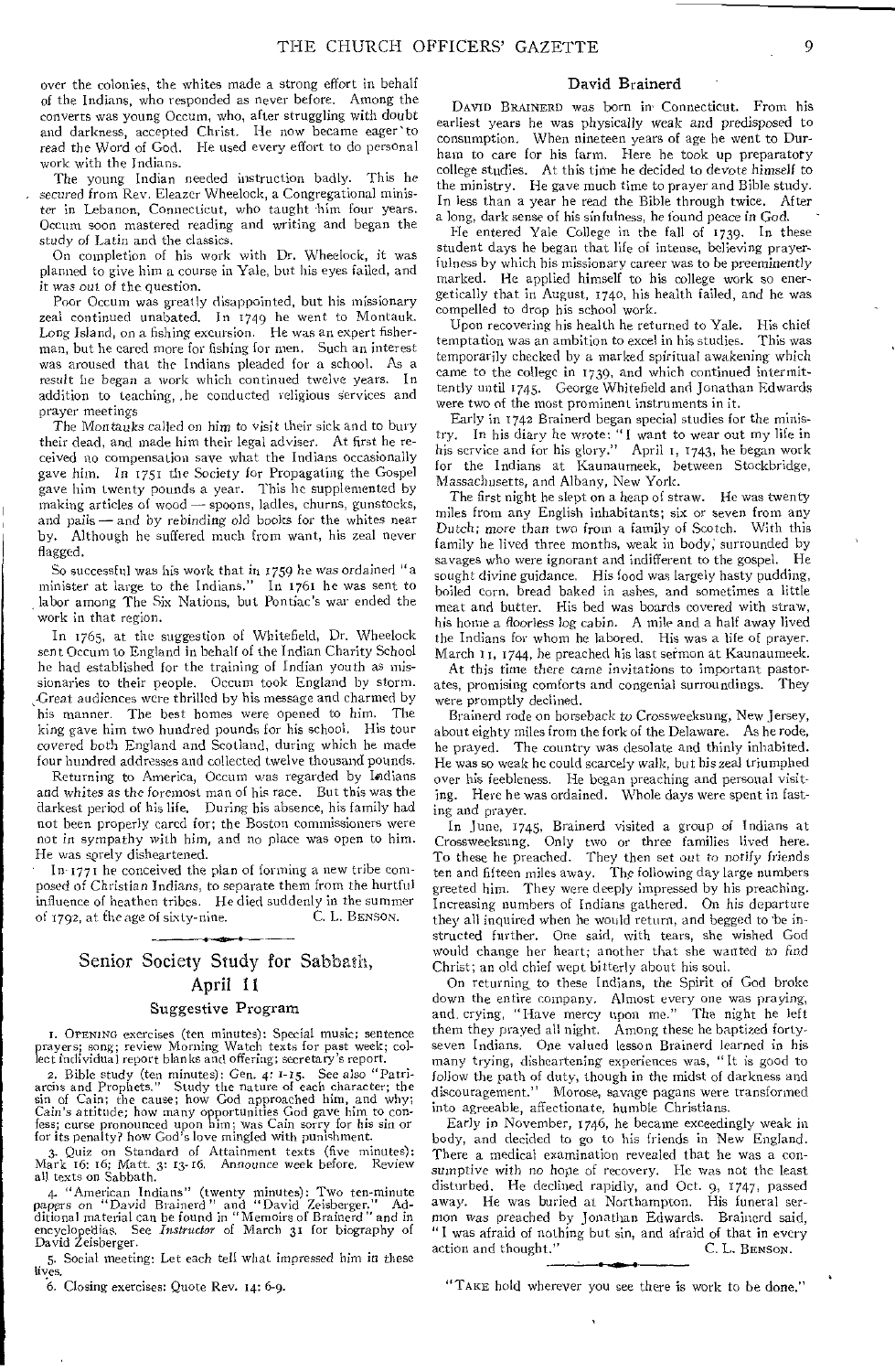#### *Hints* to Leaders

"A BAD leader says, 'Go on, boys?"

"A good leader says, 'Come on, boys.'"

"Be a leader. Others are always ready to follow a leader. But be sure your leading is right. When others are following, it behooves one to be very thoughtful."

"The Siamese motto, 'Never do anything yourself that you can possibly get any one else to do for you,' is an admirable motto for a missionary leader. This does not mean that you may be lazy  $-0$ , no! far from it! It is often harder **to** put others to work *than to do* it all *yourself."* 

#### **Shake Hands**

**Dr.** John Hall has said, "Handshaking is a means of grace." Be spciable. See that no one leaves the meeting without a personal greeting.

#### **Does Your Meeting Please God?**

**ft** is vastly more important that your meeting please the Lord Jesus Christ than that any chance visitors shall be charmed with it. Do your duty, do not fear men's faces.

#### Do **You Belong to a Reading Circle?**

This is a reading age. Almost every one spends some time each day or week reading. Thousands of worthless books are read every year.

Why not organize a reading circle in your home? Invite ' your friends and neighbors to spend *one evening* a week in enjoying, with you, the reading of the Missionary Volunteer Reading Course books. These are very interesting. Current events, revealing the hand of God in missions or prophecy, can be introduced as side lights. Experiences of our missionaries will thrill all. Organize a reading circle and try out its possibilities.

#### **How to Secure a Circulating Library in Every Church**

**in** every Seventh-clay Adventist home are from two to two dozen of our denominational books. Many of these remain on the shelves unopened from one to twelve months each year.

Let each church bring this matter before all its members. Select a librarian, arrange for a suitable place to keep the *church* library, then ask how many members will lend or give one or more of our denominational books to the church for missionary purposes.

Try to get at least one book on each of our fundamental doctrines. Have also a number of our juvenile books that will interest children.

Assign territory to every member in the church,— if in town, one to four blocks, if in the country, one to three miles. These individuals should be provided with lists containing the names of all the books, with their authors, arranged according to subjects. Personally visit every family in your assignment. Learn what books they read, in what subjects they are especially *interested,* then explain your circulating library. -Give a brief description of some book they might be interested in reading. Explain that there is no charge; that they can have the book two weeks, with the privilege of renewing it; that you will be glad to bring the book to them, and get it when they have read it.

Such a plan will get large numbers of our people to work, and give abundant opportunities for personal *visits* with their neighbors. As interest develops, doors will open for cottage meetings and Bible readings to be held. In this way every neighborhood can become acquainted with the message.

#### Stronger Men

0, DO not pray for easy lives, pray to be stronger men! Do not pray for tasks equal to your powers, pray for powers equal to your tasks. Then the doing of your work shall be no miracle, but you shall be a miracle. Every day you shall wonder at yourself, at the richness of life which has come to you by the grace of God.— *Phillips Brooks.* 

## Senior Society Study for Sabbath, April 18

## Suggestive Program

I. OPENING exercises (ten minutes): Special music; sentence prayers; song; review Morning Watch texts for past week; collect **individual** report blanks and offering; secretary's report.

2. Bible study (ten minutes): Gen. 6: 3-22. See also "Patriarchs and Prophets." Let the entire society take part in this study. Who saw the condition of the earth; how God felt about it; what he purposed to do; his plan; who was to be used by the Lord, and why; purpose revealed to Noah; his command to Noah; how Noah must have felt; how people would regard him; God's instructions to Noah; who was working with Noah; give proof; how fully Noah obeyed.

5: 3. Quiz on Standard of Attainment texts (five minutes): Luke<br>5: 32; Acts 2: 38. Announce the week before, and review all **5:** 32; Acts *2:* 38. Announce the week before, and review all texts on Sabbath.

4. "American Indians" (twenty minutes): Two ten-minute papers on "Lewis and Clark's Work Among the Indians of Oregon," "Two Thousand Miles for a Book." For additional material see encyclopedias; Faris's "Winning the Oregon Coun-try."

5, Social meeting: Have each member tell why he thinks Indians should be evangelized.

#### 6. Closing exercises. Quote the Missionary Volunteer pledge. Two Thousand Miles for a Book

Tux *Nez* Perce Indians in the Northwest early in the nineteenth century heard that the Christian religion was the secret of the white man's power, *and* that they could learn of this religion in the white man's Book of Heaven. One of the chiefs of this people, Ho-has-till-pilp, wore a collar of human scalps, ornamented by the thumbs of men slain by him in battle.

When at night the braves gathered about their camp fires, the conversation turned to the white man's Book. They listened to tales told by those who had talked with Lewis and Clark. One by one the old men died with their longing unsatisfied.

One night the silence was broken, as the warriors sat in council, by one of the old men' "They do not come to us. Why do we not go to them? it is a hard *trail of* many moons, but we must have the Book." The braves were startled. Go for the Book? How could they go? Where would they go? But all these questions were answered as the conviction came, "We must go."

A tribal council was called, and it was decided to send five men to the East, charging them to go until they found the Book of Heaven. Then the question was, "Who *will go?"* 

It was finally decided to send three old men and two young men on the journey into the great unknown land beyond the Rocky Mountains. Volunteers were plentiful, but the choice fell on Tip-ya-lah-va-jeh-nin (Black or Speaking Eagle), one of the chiefs who had talked with Lewis and Clark when they were in the valley; Ka-ou-pu (Man of the Morning, or Daylight), an old man; Hi-youts-to-han (Rabbit-Skin Leggings); Ta-wis-sis-sim-nim (No Horns on His Head), a young man of twenty years. The name of the fifth man has not been preserved. He proved to be a man *of* faint heart, and returned in two days.

They traveled miles through hostile tribes, no roads, no trails, traveling by night and resting by day. Fires were kindled in secluded glens. Now they feasted on venison, or mountain sheep, or antelope; and now, too prudent to hunt, it was beaver or muskrat. Two thousand miles over a trackless plain, across mountains, through *forests,* down river valleys!

Early on an October morning, I 832 , they entered St. Louis, then a frontier post. Stolidly they pushed their silent way on moccasined feet through the streets. They looked neither to the right nor to the left.

General Clark was in command of the barracks. He received his guests courteously. Days passed, and still the Indians said nothing as to the purpose of their visit. Had they not already waited long' Why any unseemly hurry now?

At last the Indians told of their search for the white man's Book of Heaven, Would General Clark give it to them? They wanted to know of the white *man's* God. Would be tell them? They wanted a teacher. Would he send one? But General Clark had no Bible in any language the seekers used. And he was in command of no missionaries, How could he satisfy the Indians' request?

All *winter* the *Nez* Perces waited, hoping to learn more. Tip-ya-lah-va-jeh-nin passed away. A little later Ka-ou-pu died also.

In the spring the two Nez Perces remaining started for home. On the night before their departure, General Clark gave them a banquet. After the meal, he asked Ta-wis-sis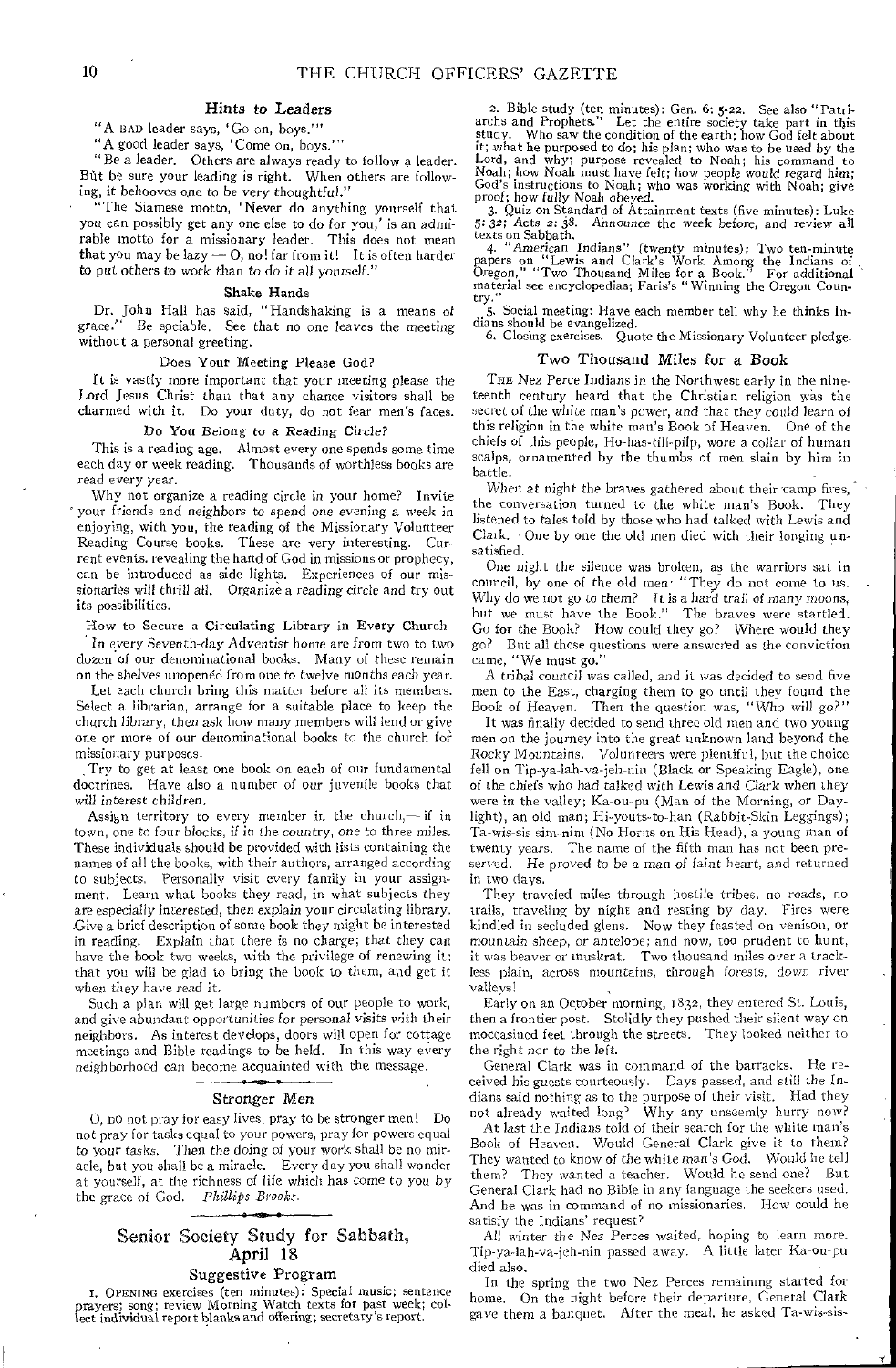sim-nim to address the company. This is his speech as reported by many who have written of that eventiul evening: -

" I came to you over the trail of many moons, from the setting sun. You were the friends of my fathers, who have all gone the long way. I came with an eye partly open for my people who sit in darkness. I go back with both eyes closed. How can I go back blind to my blind people? I made my way to you with strong arms through many enemies and strange lands, that I might carry back much to them. I go back with both arms broken and emptyl. Two fathers came with us; they were the braves of many snows and wars. We leave them asleep here by your great water and tepees. They were them asleep here by your great water and tepees. tired in many moons, and their moccasins wore out.

" My people sent me to get the white man's Book of Heaven. You took me to where you allow your women to dance as we do not ours, and the Book was not there! You took me to where they worship the Great Spirit with candles, and the Book was not there! You showed me images of the Great Spirit and pictures of the good land beyond, but the Book was not among them to tell me the way. I am going back the long trail to my people in the dark land. You make my feet heavy with gifts, and my moccasins will grow old in carrying them. and yet the Book is not among them! When 1 tell my poor blind people, after one more snow, in the big council that I did not bring the Book, no word will be spoken by our old men or by our young braves. One by one they will rise up and go out in silence. My people will die in darkness, and they will go on a long path to other hunting grounds. No white man will go with them, and no white man's Book to make the way plain. I have no more words."

The journey home was made as easy as possible tor the two disappointed men. They were placed on board a Missouri River steamer whose captain planned to go far toward the headwaters of the river —"the first fire canoe that ever made the long trip of **2,200** miles to the mouth of the Yellowstone." One of the two men never saw his home again. Ta-wis-sissim-nim, who made the sorrowinl speech at the banquet, died when near the mouth of the Yellowstone. Only Hi-youtsto-han was left of the four.

It was a long, lonely tramp from the Yellowstone to his people. The waiting Nez Perces learned that the returning delegation was near at hand. A large band went many miles to meet the wanderers. Their hearts bounded as they saw Hi-youts-to-han. He was alone, perhaps his companions were a clay's march behind him. Eagerly they pushed on until they could hear the shouts of their comrade. At length, they made out the words, "A man will be sent with 'the Book." He did not hope in vain.

This challenge of the red than was published in the New York• Christian Advocate and Journal and Zion's Herald. People everywhere said, "The Nez Perces must have their missionaries." Dr. Wilbur Fisk, president 6f Wesleyan University, wrote a challenge which was printed in the paper already mentioned, calling for two suitable men to live with the Indians, learn their language, preach Christ to them, introduce schools, agriculture, and the arts of civilized life.

Dr. Fisk said the best man he knew was Jason Lee, a muscular young man, six feet three inches in height, and thirty-two years old. He was a young Canadian pioneer farmer and lumberman. After being converted, he worked his way through college. He wanted to be a missionary to the Indians of the far West, but he becaine pastor of **a** church in Canada until God should open the way.

There could be but one answer to Dr. Fisk's challenge. Lee<br>rsuaded his nephew, Daniel Lee, to go with him. Their persuaded his nephew, Daniel Lee, to go with him. journey would be far more difficult than that of the Indians, from the Columbia to St. Louis, because they were unaccustomed to the country and had no woodcraft to depend upon.

Early in 1834 Jason Lee and his nephew crossed the Alleghenies to Pittsburgh, went by river to St. Louis, and on horseback to the frontier hamlet of Independence, on the Missouri River. There they joined a train of two hundred trappers and hunters, who were bound for the far West. over uncharted plains and across pathless mountains.

Mr. Lee became a great favorite among the men, who admired his readiness to do his share and more than his share of the work of the camp and trail. Whenever it was announced that he would preach, he had an appreciative congregation.

Soon after crossing the continental divide, a party of Indians approached the camp. Instantly all were ready to repel the expected attack. But there was no attack. Somehow the Nez Perces and Flatheads had heard that the longedfor men with the Book were coming from the East. A young chief told Mr. Lee that his people were waiting for him. Sept. 17, 1834, Mr. Lee and his nephew reached the end of their five months' journey, and stood before the fort of Vancouver. But Mr. Lee wondered if he could do his best work among Indians who were frequently brought into contact with white men from the sea and fort.

This led him to settle at French Prairie, on the Willamette. On reaching the spot, they hastily put up tents to live in while erecting the first log building. A school for Indian boys and girls was immediately started. These were not Nez Perces, however; the Nez Perces were to wait yet a little while.

C. L. **BENSON.** 

## Senior Society Study for Sabbath, April 25

#### **Suggestive Program**

t. OPENING exercises (ten minutes): Special music; sentence

prayers; song; review Morning Watch texts for past week; collect<br>individual report blanks and offering; secretary's report.<br>2. Bible study (ten minutes): Gen. 12: 1-5. See also "Patri-<br>archs and Prophets." Who called? whom map; twofold blessing promised; Abraham's obedience; who accompanied him? how old was Abraham? where did God take him? who was responsible for Abraham's success? Draw personal

lessons. Have society take part.<br>
3. Quiz on Standard of Attainment texts (five minutes): Matt.<br>
3: 8; Acts 3: 19. Announce the week before and review texts<br>
Sabbath.<br>
4. "American Indians" (twenty minutes): Two ten-minute

Country" and in encyclopedias. 3. Reports from the various working bands.

**6.** Closing exercises: Quote the Lord's Prayer.

#### **Marcus Whitman**

NOVEMBER, 1835, Marcus Whitman walked into the little meetinghouse in Rushville, New York, accompanied by two Indian boys. Whitman had been' in the West. Six months before he had set out for the Oregon country. together with Rev. Samuel Parker, to learn for himself if the Nez Perces did desire the gospel. After months of silence he returned. In southwestern Wyoming they met two thousand Indians from Oregon. Among these were some who danced for joy when they learned that the white men were bringing the Book of Heaven.

It was really true the Indians were pleading for the gospel. Marche Whitman decided to go home **and tell the** news. Two strong Indian boys, about eighteen years of age, went with Whitman to. **the** East, to guide him to **their tribe the** next year. Their names were Ites and Tac-i-tu-itas.

Dr. Whitman. accompanied by his young wife, by Dr. H. **H.** Spalding and his young bride, and by the two Indian guides, started. On reaching the Missouri River they learned that four days before, the party of fur traders they expected to cross the plains with had gone. But the little company started, and for one month traveled alone. Dr. Spalding was tempted to say, "Let's go back." He didn't say this very often — only when he was "kicked by a mule; shaken by the ague; stripped by a tornado, not only of his tent, but of his blankets; and crowded off the ferryboat by an awkward, uncivilized cow."

Dr. Whitman had provided a spring wagon lot the two brides. The men rode horses. They overtook the fur trader's caravan on Loupe Fork. In this party were more than two hundred men to oppose hostile Indians. The experienced plainsmen shook their heads when they saw the wagon, and said it would be impossible to take it across the mountains. But Dr. Whitman insisted that it go. He desired to prove to the world that a wagon could be taken to Oregon. He carried it to the Pacific slope, and demonstrated that colonists in wagons could go to the Oregon country.

July 4, r836, the missionaries were over the crest of the Rockies, twenty-five hundred miles from home. Indian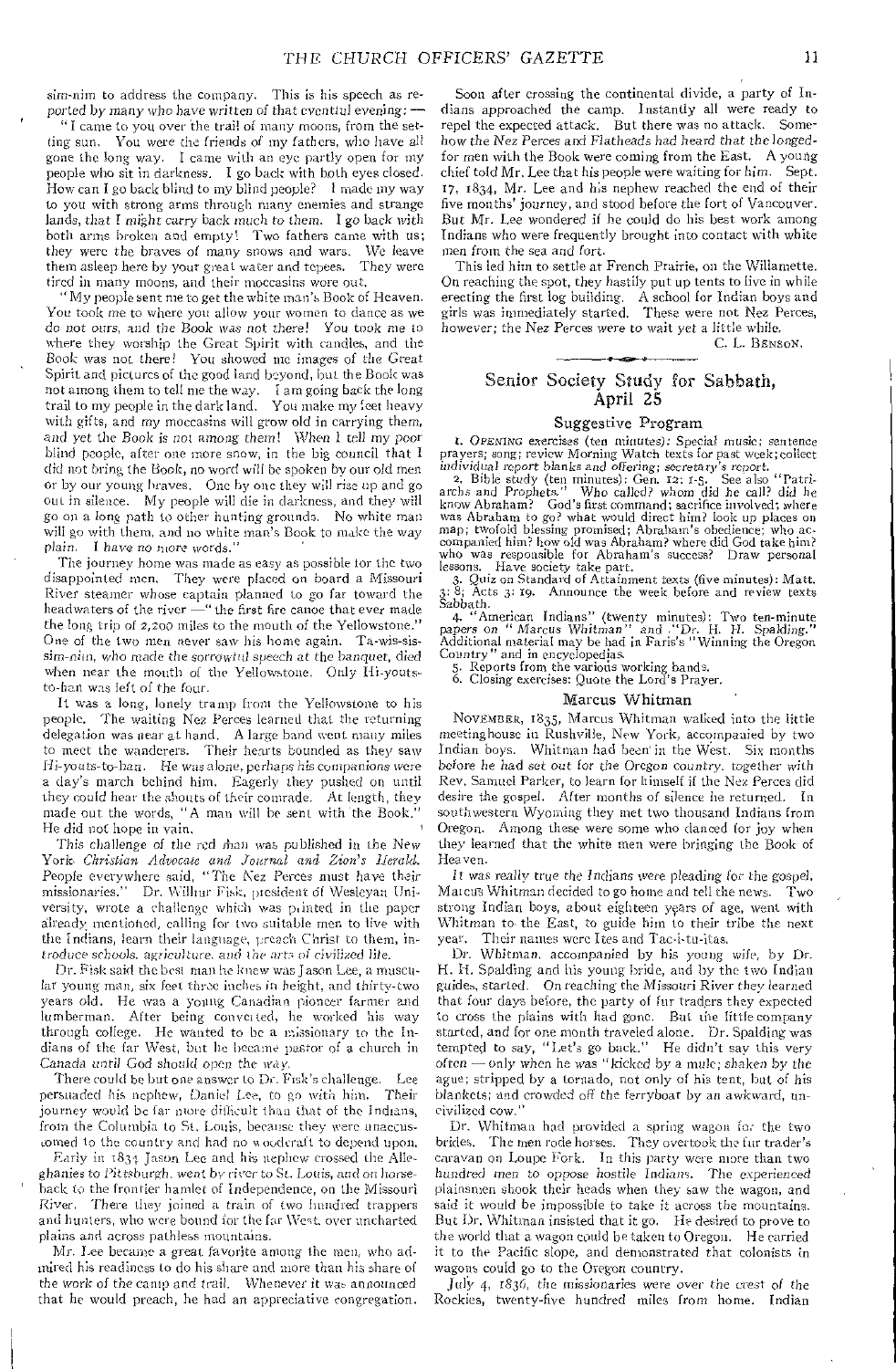scouts reported the advance of the caravan to trappers and Indians on the Green River. Some of the trappers started to meet the caravan. On sighting the travelers, they hoisted a white flag on one of their guns, then riding with mad speed, yelling, whooping, and gesticulating, they sped on. and greeted the newcomers with a gun salute.

After a few hours' travel with the immigrants. they dashed off on the return trail to carry the news to camp The Nez Perces and Flatheads immediately on receiving the news began making preparation for the reception of the missionaries. The Indian women combed and braided their long black hair, tying the plaits with gay-colored ribbons, and the Indian braves tied anew their streaming scalp locks, sticking them full of flaunting eagle's plumes and ribbon. Paint was in demand. Gay blankets, red and blue; buckskin fringed skirts, worked with beads and porcupine quills, and embroidered moccasins were eagerly sought. Guns were cleaned, and drums and fifes were put in tune.

When the caravan **was** sighted. the Indians rushed to their horses and mounted. When the chief commanded, a simultaneous chorus of yells and whoops burst forth, accompanied by the deafening din of war drums, the discharge of firearms, and the clatter of the whole cavalcade, which headed in a mad gallop for the oncoming train.

Then came the formal greeting of the missionaries. They were welcomed to the best in the camp. Mrs. Whitman and Mrs..Spalding soon won all hearts.

Here Dr. Whitman received his first mail from Dr. Parker, telling of his successful mission among the Nez Perces and Cayuses, and his intention to go home for reenforcements for the missionaries, who were to hold the fort by themselves.

The missionaries moved to Fort Vancouver. Shortly afterward Dr. Whitman located his mission on the banks of the Walla Walla, among the Cayuses. Dr. Spalding settled one hundred and twenty-five miles east, on the site now known as Lewiston, Idaho; among the Nez Perces. Land was cleared. houses built, schools were opened, meetings were held. For the Nez Perces an elementary primer was prepared in their language, then followed the Gospel of Matthew and hymns.

In one revival effort held, in the Willamette one hundred and fifty whites and Indians were baptized, and four or five hundred came together to receive the holy Communion. In 1842 the first Protestant church on the Pacific Coast was built at what is now Oregon City.

In 1847 an epidemic of measles carried away large numbers of the Cayuse Indians. Their method of treatment was a sweat bath followed by an ice cold bath, which killed even the strongest. The survivors openly declared that the missionaries were responsible for their sufferings. They decided to kill the white medicine men. Monday morning, Nov. **29.**  1847. the blow fell. Marcus Whitman, his wife, and helpers were massacred. **• C. L. BENSON.** 

## **Junior Society Study for Week Ending April 4**

**LEADER'S** Nom.— Already in our morning watch, we have finished **two Gospels. Let us spend the time** for **the prog**ram **today reflecting on the** life of our Saviour and Master.

#### Suggestive Program

**I. OPENING exercises (twenty minutes)**: Singing; sentence prayers; secretary's report; report of work done; Morning Watch texts. While these texts are in the Gospels, let us notice what **places Jesus visits. Today when the texts are rehearsed, let a Junior who has had a week s notice, name and if possible** locate all the places mentioned in **the reading assignments for the past week. Then call on volunteers to tell what happened at each place. You should** have a **large map of Palestine drawn for this** 

purpose.<br> **2.** "Journeying to Bethlehem" (five minutes): A talk. Let **a Junior trace the journey firm your own town to Bethlehem.**  Make such use **of the article in this paper as you think best.**  Space allows it to touch only a very few interesting points. It **would be interesting on the way to stop at many cities, especially on the Mediterranean shores. Make the talk as vivid and**  educational as possible.

3. Places **Jesus visited** (fifteen minutes): **Let this exercise be given by three Juniors. Let number one name and locate**  the places. As each **place is located, let number two mention the miracles,** if **any, performed there, and number three the parables given or the interesting events that occurred in** connection **with the work of Jesus there. With sufficient study, this**  **can** be made a most thrilling exercise. Be sure to have a large map **of Palestine on the wall for this part of the program.**  4. "Blessing **the Children" (five minutes): Recitation. See** 

Instructor **of March 24.**  5. Helpful Thoughts (ten minutes): Let this be a general quiz<br>conducted by the leader. Use the questions in the *Instructor* of<br>March 24 as a foundation to your quiz if you desire. Look for **these questions under the title. "Ilelpful Thoughts From the Life of Christ."** 

**6. Closing exercises (five minutes): Spend a few minutes in thanking God for our wonderful, loving Saviour. Many sell**rence testimonies can be crowded into five minutes. repeating the membership pledge, and as you say it together re**member that how much we love him our actions will show.** 

#### Journeying to Bethlehem

#### New **York to Gibraltar**

For most of us it will be best to go by the way of New York. Do not take much baggage, for it is hard to handle while traveling in the East. Shoes should be well fitted. for there will be much walking. "Shawls are much better than overcoats, and **mackintoshes are to be preferred to** unbrellat except sun umbrellas, which can be purchased in Jerusalem. Each person should have two suits of clothes,— 'one light in color for traveling, and a darker suit for the towns.' one of **the party** should carry a good supply of needles, thread. and buttons, 'for repairs and the sewing on of buttons are dear in the East, not to speak of the difficulty of **finding** the tailor just when he is wanted.' . . . Of miscellaneous tailor just when he is wanted.'  $\ldots$  Of miscellaneous articles which it is well for each person to take along may be mentioned the following: a drinking cup of leather or metal, a strong pocketknife, pencils and paper, and a pocket memorandum book for daily record. Some one in the party should carry a good field glass, a pocket compass, a thermometer, magnesium wire for illuminating dark places where matches would be useless, and a liberal quantity of insect powder. . . .

"Money should be exchanged for the checks of the American Express Company, which are accepted in Jaffa Uoppal and Jerusalem at the rate of five francs (a franc is eighteen cents) for a dollar. Passports for the party are necessary, and should be secured before leaving home, by application to the Passport Bureau, State Department, Washington, D. C. The passports should be viseed by the Turkish consul before leaving New York."

**a** 

The steamer starts. Soon Brooklyn Bridge, the Battery, and **the great** Statue of Liberty on Bedloes Island fade out of sight, and then, passing Sandy Hook, we are out on the bosom of the Atlantic.

After about ten days of sailing, we sight Gibraltar, the .guardian of the Mediterranean. It is a fortress and a town at the southern extremity of Spain, and belongs to England. "The rock of Gibraltar" is about two and a half miles long. "Gibraltar was known to the Greeks and Romans as the limit of the world on the west. In the eighth century. the Moors chose it as a fortress. It passed from one party to another until, in the sixteenth century, Spain so strengthened it that it was not taken until the War of the Spanish Succession, when Sir George Rooke hoisted the English flag in 1704. Seventy-five years later the combined fleets of France and<br>Spain besieged Gibraltar, investing it for four years. The Spain besieged Gibraltar, investing it for four years. **English garrison** held out, and from that time no one has disputed England's control."

Passing through the Strait of Gibraltar, some forty miles long, we sail out upon the Great Sea. one of the most historic bodies of water in the world. Let us land at Joppa, or Jaffa, Yafa, and proceed to visit Palestine. The entire seetion west of the Jordan is only 140 miles long, from Dan on the north to Beersheba on the south, and only an average of forty miles wide, (Compare it in size with the State in which you live.) Ioppa today is a city of about  $45,000$  inhabitants. Joppa today is a city of about 45,000 inhabitants. Two thirds are Mohammedans, about one fifth Christians, and the rest Jews. This was the city to which Jonah fled and took ship to Tarshish; it was once the seaport o: Jerusalem (2 Chron. **2. IQ; it** was the home of Dorcas (Acts 9:36-42). The language of Palestine is Arabic, and it is said that three out of every four persons are Mohammedans.

"Orientals accuse Europeans of doing everything the wrong Way, such as writing from left to right, while they do the re. verse, and uncovering the head on entering a room, **while**  they **remove** their shoes but keep their heads covered."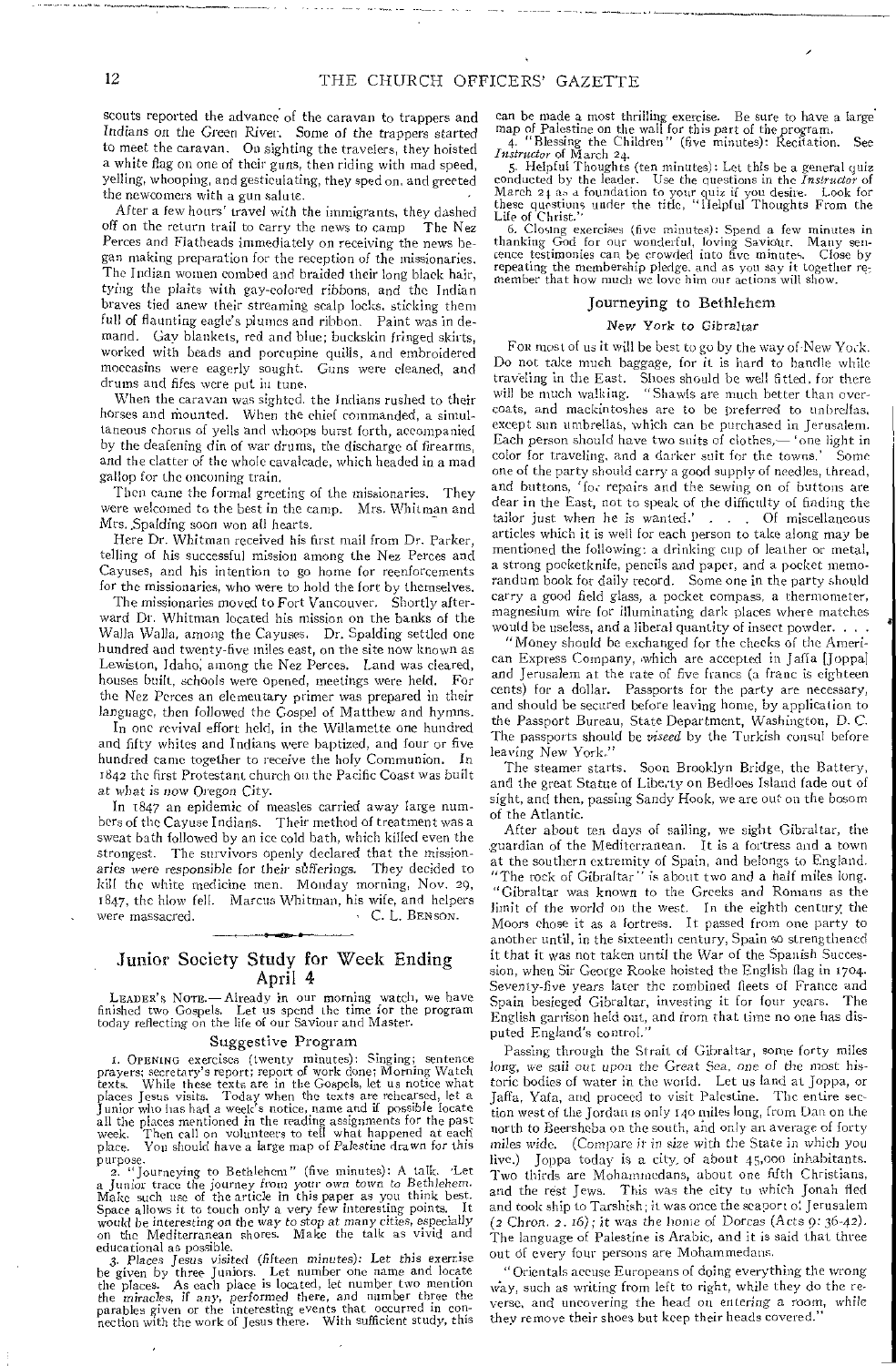From Joppa to Jerusalem, we can walk, ride, drive, or take the train. The fare is about \$2.20. Let us go at once to Bethlehem, where Jesus was born. M. E.

## Junior Society Study for Week Ending April 11 AN HOUR WITH JOHN G. PATON

## Suggestive Program

I. OPENING exercises (twenty minutes): Singing; prayer; sec-retary's report; offering taken; review Morning Watch texts, following plan suggested for first week in April; reports of work

done. 2. John G. Paton (five minutes): Before leaving the South Sea islands, we must visit the *New Hebrides, where* John *G.*  Paton worked so long and faithfully. Let some one trace the voyage from Fiji to the New Hebrides. Appoint one of the older Juniors to write a brief biography, covering John G. Paton's early life, his work at school, and his experiences in the Glasgow City Mission. Biographies of Paton can be found almost every-<br>where, and with the help the Junior can get from others, he can where, and with the help the Junior can get from others, he can

prepare a very good biography.<br>3. "Our Cottage Home" (five minutes): Let the description<br>of Paton's home in Scotland be given by one of the Juniors as a<br>talk. The material for this talk can also be drawn from a biogra-<br>tal humble home this great missionary came from should be an inspiration to every boy and girl to strive for life's highest ideals in Christian service.

4. "Hero Missionaries" (ten minutes): John G. Paton was one<br>of these hero missionaries. If thought best, precede this recita-<br>tion with a brief talk giving Mr. Paton's call to foreign fields,<br>and tracing the route he proba

5. "The First Book and the New Eyes" (five minutes): Read-ing. We could not spend an hour with the apostle to the New Heb,rides without learning something of his experiences with the natives. There are numerous intensely interesting ones; this story brings us in touch with the pathetic side of his work. 6. "The Bride" (five minutes): This reading shows that Mr.

Paton had some amusing experiences interspersed among his *numberless* hard *ones.* 

7. Closing exercises (fifteen minutes): At the time of the last mission study in March, each Junior was asked to learn one thing about J. G. Paton before today. Let these items be given now, or, if thought best, have them in the opening exercises. We shall learn more of Mr. Paton next week. What are your working bands doing? Have the leader of

each render a minute report and announce the next band meet-<br>ing. Close by repeating in concert the membership pledge. Close by repeating in concert the membership pledge.

#### The Bride'

THE first visible difference betwixt a heathen and a Christian is that the Christian wears some clothing, the heathen wears none. Yakin determined to show the extent of her Christianity by the amount of clothing she could carry upon her person. *Being* a chief's widow before she became Nelwang's bride, she had some idea of state occasions, and appeared dressed in every article of European apparel, mostly portions of male attire, that she could beg or borrow about the premises.

Her bridal gown was a man's drab-colored greatcoat, put on above her native grass skirts, and sweeping down to her heels, buttoned tight. Over this she had hung on a vest, and above that again, most amazing of all, she had superinduced a pair of men's trousers, drawing the body over her head, and leaving a leg dangling gracefully over each of her-shoulders, and streaming down her back. Fastened to the one shoulder also there was a red shirt, and to the other a striped shirt, waving about her like wings *as* she sailed along. Around her head a red shirt had been twisted like a turban, and her notions of art demanded that a sleeve thereof should hang aloft over each of her ears! She seemed to be a moving monster, loaded with a mass of rags The day was excessively hot, and the perspiration poured over her face in streams. She, too, sat as near to me as she could get on the women's side of the church.

Nelwang looked at me, and then at her, smiling quietly, as if to say, "You never saw, in all your white world, a bride so grandly dressed!"

I little thought what I was bringing on myself when I urged them to come to church. The sight of that poor creature sweltering *before me* constrained me for once to make the service very short — perhaps the shortest I ever conducted in all my life! *—"Story of John G. Paton."* 

#### The First Book and the New Eyes

Tars printing of the first book on Aniwa was a great event, not so much for the toil and worry which it cost me, though that was enough to have broken the heart of many a compositor, ad rather for the joy it gave to the old Chief Namakei. . .

He had eagerly helped me in translating and preparing it, and had a great desire "to hear it speak," as he graphically expressed it. It was made up chiefly of short passages from the *Scriptures* that might help me to introduce them to the treasures of divine truth and love. Namakei came to me morning after morning, saying: —

"Missi, is it done? Can it speak?"

At last I was able to answer, "Yes!"

"Does it speak my words?" the old chief eagerly responded.

"It does," I replied.

"Make it speak to me, Missi!" Namakei exclaimed, with rising interest. "Let me hear it speak."

I read to him a portion of the book, and the old man fairly shouted in an ecstasy of joy.

"It does speak! It speaks my own language, too! 0, give it to me!"

He grasped it hurriedly, turned it all round every way, pressed it to his bosom, and then, closing it with a look of great disappointment, handed it back to me, saying:

"Missi, I cannot make it speak! It will never speak to me."

"No," said I; "you don't know how to read it yet, how to make it speak to you; but I will teach you to read, and then it will speak to you as it does to me."

"0 Missi, dear Missi, show me how to make it speak!" persisted the bewildered chief.

He was straining his eyes so that I suspected they were dim with age and could not see the letters. I looked out for him a pair of spectacles and managed to fit him well. He was very much afraid of putting them on at first, manifestly in dread of some sort of sorcery. At last when they were properly placed, he saw the letters and everything so clearly that he exclaimed in great excitement and joy: —

"I see it all now! This is what you told us about Jesus. He opened the eyes of a blind man. The word of Jesus has just come to Aniwa. He has sent me these glass eyes. I have gotten back again the sight I had when a boy.  $\;$  O Missi, make the book speak to me now!"

I walked out with him to the public village ground. There I drew A, B, C, in large characters upon the dust, showed him the same letters in the book, and left him to compare them and find out how many occurred on the first page. Fixing these in his mind, he came running to me and said: —

"I have lifted up A, B, C. They are here in my head, and I will hold them fast. Give me other three."

This was repeated time after time. He mastered the whole alphabet, and soon began to spell out the smaller words. Indeed, he came so often, getting me to read it over and over, that before he could read it freely he had it word for word committed to memory. When strangers passed him or young people *came* along, he would get *out* the *little* book and say: —

" Come, and I will let you hear how the book speaks our own Aniwan words. You say it is hard to learn to read and make it speak. But be strong to try! If an old man like me has done it, it ought to be much easier for you.'

One day I heard him read to a company with wonderful fluency. Taking the book, I asked him to show me how he had learned to read so quickly. Immediately I perceived that he could recite the whole from memory.

He became our right-hand helper in the conversion of Aniwa, and was particularly anxious that his wife, Yauwaki, should be taught to read. But her sight was far gone. So one day he brought her to me, saying: —

"Missi, can you give *my wife also a new pair of glass* eyes like mine? She tries to learn, but she cannot see the letters. She tries to sew, but she pricks her finger and throws away the needle, saying, 'The ways of the white people are not good!' If she could get a pair of glass eyes, she would be in a new world like Namakei."

In my bundle I found a pair that suited her. She was in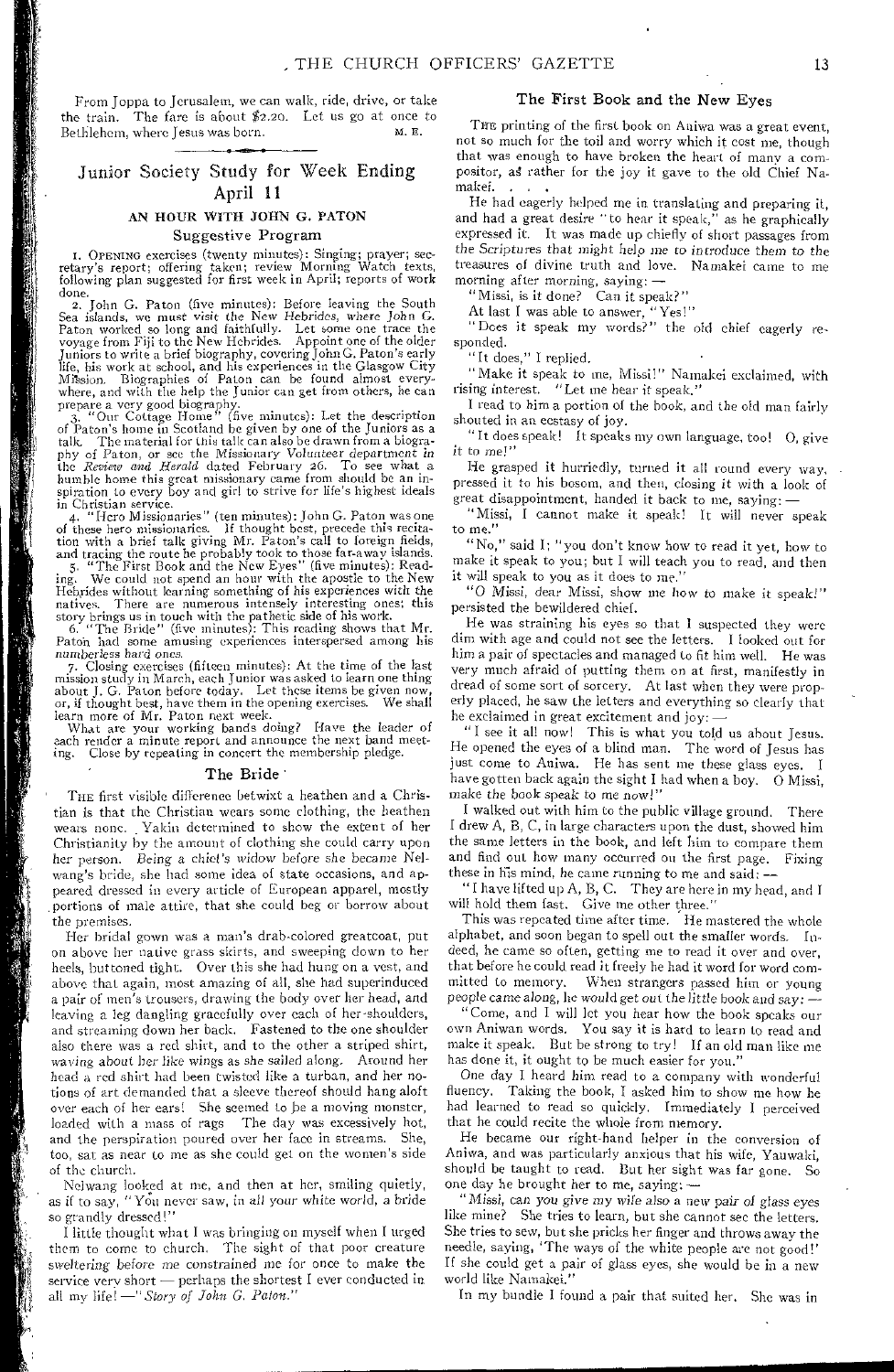positive terror about **putting them on her** face, but at last she cried with delight: —

" 0, my new eyes! my new eyes! I have the sight of a little girl. 0, my new eyes!"—"Sfory **of John G. Paton."** 

#### **Hero Missionaries**

**That** have journeyed far on a stormy tide To the friendless shore and the strange hillside, Where the wild winds sigh and the darkness creeps; For their hearts are sad, with a world that weeps, And theirs is a love that **never sleeps.** 

Where the stress is great and the battle long, They strengthen their faith with psalm and song; And if for guerdon they have defeat, The hymns of their angels are forever sweet. And they take their rest at the Master's **feet.** 

God is the source of their secret strength; They trust in him, and they see at length That morn is breaking after the night, And the harvest fields are gold and white. While shines around **them** God's fadeless light.

But who will follow where they have led? Who live and labor and love instead? 0 hearts of youth, earth waits for youl **Be** strong and brave, be firm and true; Faithfully promise, and nobly do.

**— Selected.** 

## **Junior Society Study•for Week Ending April 18**

## AN HOUR WITH JOHN G. PATON

#### **Suggestive Program**

**t. OPENING** exercises (twenty minutes): Song; **review Morning** Watch texts, following plan suggested the first week of April; sentence **prayers: secretary** a **report;** reports of work done; offer-

ing taken; special music. 2. '1 Orphansand Their Biscuits" (five minutes): It will be interesting and profitable to spend another hour with J. G. Paton. Have this story read well. How does this little story Paton. Have this story read well. How does this little story<br>throw light on the character of the hero missionary? See In-

structor of April 7.<br>3. "The Sinking of the Well" (fifteen minutes): Let the<br>Junior who gives this wonderful reading make thorough preparation. How does this story teach faith and perseverance? If<br>you have time for other equally interesting readings and have a<br>biography of J. G. Paton at hand, the following are good ones:<br>"The Magical Effect of an English Ma

Bush." 4. Helpful Thoughts (ten minutes): Give each Junior an op-portunity to tell briefly one thing he has learned during these two hours withJ. G. Paton. Has this brief acquaintance with **that** 

hero of the cross helpect you in your work? If so, how?<br>5. "Missionary Work" (five minutes): Recitation.<br>6. Closing exercises (five minutes): Cannot you have an earnest<br>prayer for the work in the South Sea islands? Then cl

peating in concert the membership pledge.

#### **The Sinking** of **the Well**

**IT** was the sinking of the well that broke the back of heathenism on Aniwa. Being a flat coral island. with no hills to attract the clouds, rain is scarce there as compared with the adjoining mountainous islands; and even when it does fall heavily, with tropical profusion, it disappears through the light soil and porous rock, and drains itself **directly** into the sea. Aniwa had, therefore, no permanent supply of fresh water, in spring or stream or lake.

My own household felt the want of it sadly, and I resolved by the help of God to sink a well near the mission premises, hoping that a wisdom higher than my own would guide me to the source of some blessed spring. Of the scientific conditions of such an experiment I was completely ignorant; but I counted on having to dig through the earth and coral above thirty feet, and my constant **fear** was that, **owing** to our environment, the water, ff water I found, could only be salt water after all my toils. Still **I** resolved to sink that shaft in hope, and in faith that the Son of God would be glorified thereby.

One morning I said to the old chief and his fellow chief, both now earnestly inquiring about the religion of Jehovah and of Jesus, "I am going to sink a well deep down into the earth, to see if our God will send us fresh water up from below.

They looked at me with astonishment, and said, in a tone of sympathy approaching to pity, "0 Missii wait till the rain comes down, and we will save all we possibly can for you."

I replied, "We **may** all die for lack of water. If no fresh water can be got, we may be forced to leave you."

The old chief looked imploringly, and said: "O Missi! you must not leave us **for** that. Rain comes only from above. How could **you expect** our island to send up showers from below?"

I **told him, "Fresh water** does come up springing from the earth in my land at home, and I hope to see ii here also."

The old chief grew **more** tender in his tones, and cried: "0 Missi! your head is going wrong, or you would not talk wild like that. Don't let our people hear you talking about going down **into** the earth for rain, or they will never listen to your word, or believe you again."

But I started upon my hazardous job, selecting a spot near the mission station, and close to the public path, that my prospective well might be useful to all. When  $\ell$  began to dig, prospective well might be useful to all. the good old chief told off his men in relays to watch me, lest I should attempt to take my own life, or do anything outrageous, saying, "Poor Missi! that's the way with all who go mad. There's no driving of a notion out of their heads. We must watch him now. **He** will find it harder to work with pick and spade than with his pen, and when he's tired we'll persuade him to give it up."

I did get exhausted sooner than I expected, toiling under the tropical sun; but we never own **before the natives that** we are beaten, so I went into the house and filled my vestpocket with large, beautiful, English-made fishhooks. These are very tempting to the young men, though their own, skillfully made out of shell, serve their purpose wonderfully. Holding up a large hook, I cried, "One of these to every man who fills and turns over three buckets out of this hole!'

A rush was made to get the first turn, and bucket after bucket was filled and emptied rapidly. Still the shaft seem to lower very slowly, while my **fishhooks** were disappea very quickly. I took the heavy share of everything, and was thankful one evening that we had cleared more than twelve feet deep,—when lo! next morning, one side had caved in, and our work was all undone.

The old chief and his best men now came around me more earnestly than ever. He remonstrated with me very gravely. He assured me for the fiftieth time that rain would never be seen coming up through the earth on Aniwa!

**"Now," he** said, "had you inert in that hole last night, **you**  would have been buried, and a man-of-war would have come from Queen 'Toria to ask for the Missi that lived here. We would say, 'Down in that hole.' The captain would ask, 'Who put him down there?' We would have to say,'Hewent down there himself.' The captain would answer, 'Nonsense! who ever heard of a white man going down into the earth to bury himself? You killed him, you put him there. don't hide your bad conduct with lies.' Then he would bring out his Then he would bring out his big guns and shoot us in revenge. You are making **your** own grave, Missi, and you will make ours, too. Give up this mad freak, for no rain will be found by going downward on Aniwa. Besides, all your fishhooks cannot tempt my men again to enter that hole; they don't want to be buried with you. Will you not give it up now?"

I said all I could to quiet his fears, explained to them that this falling in had happened by my own neglect of precautions, and finally made known that by the help of my God, even without all other help, I meant to persevere.

Steeping my poor brains over the problem. I became an extemporized engineer. Two trees were searched for with branches on opposite sides. I sank these on each side firmly into the ground, and passed a beam across them over the center of the shafts, fastened thereon a rude, home-made pulley and block, passed a rope over the wheel, and swung my largest bucket to the end of it. Thus equipped, I began once more to sink the well.

Not a native, however, would enter the hole, and I had to dig away till I was utterly exhausted. But a native teacher. in whom I had confidence, took charge above. managing to hire men with knives, axes, etc., to seize the end of the rope and walk **along pulling it** till the **bucket rose** to the surface.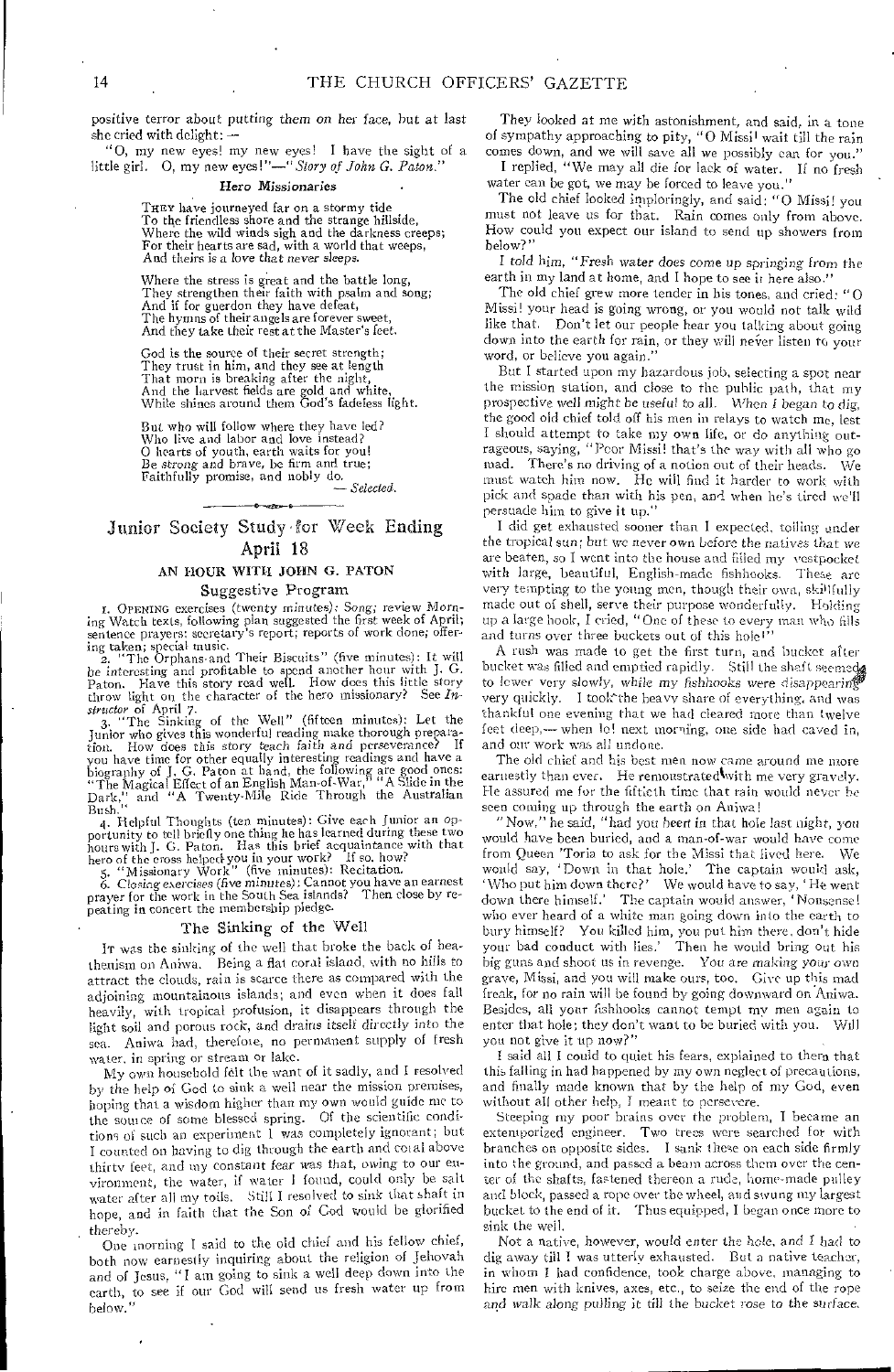and then he himself swung it aside, emptied it, and lowered it down again. Thus I toiled on from day to day, my heart almost sinking sometimes with the sinking of the well, till we reached a depth of about thirty feet. And the phrase "living water," "living water," kept chiming through my soul like music from God!

At this depth the earth and coral began to be soaked with damp. I felt that we were nearing water. My soul had a faith that God would open a spring for us; but side by side with this faith was a strange terror that the water would be salt. So perplexing and mixed are even the highest experiences of the soul; the rose flower of a perfect faith, set round and round with prickly thorns.

One evening I said to the old chief, "I think that Jehovah God will give us water tomorrow from that hole."

The chief said, "No, Missi; you will never see rain coming up from the earth on this island. We wonder what is to be the end of this mad work of yours. We expect daily, if you reach water, to see you drop into the sea, and the sharks will eat  $y$  m. That will be the end of it: death to you, and danger to us all."

I still answered, "Come tomorrow. I believe that Jehovah God will send us the rain water up through the earth." I knew I was risking much, and probably incurring sorrowful consequences, had no water been given; but I had faith that God was leading me on, and I knew that I sought his glory, not my own.

Next morning, I went down again at daybreak, and sank a narrow hole in the center about two feet deep. The perspi- ' ration broke over me with uncontrollable excitement, and I trembled through every limb, when the water rushed up and began to fill the hole. Muddy though it was, I eagerly tasted it, and the little "tinny" dropped from my hand with sheer joy, and I almost fell upon my knees in that muddy bottom to praise the Lord. It was water! It was fresh water! It was living water from Jehovah's well! True, it was a little brackish, but nothing to speak of; and no spring in the desert, cooling the parched lips of a fevered *pilgrim,* ever appeared more worthy of being called a well of God than did that water to me.

the chiefs had assembled with their men near by. They watted in eager expectancy. It was a rehearsal, in a small way, of the Israelites gathering around while Moses struck the rock and called for water. By and by, when I had praised the Lord, and my excitement was a little calmed, the mud being also greatly settled, I filled a *jug* which I had taken down empty in the sight of them all, and ascending to the top called for them to come and see the rain which Jehovah God had given us through the well. They closed around me in haste, and gazed on it in *superstitious fear.* The old chief shook it to see if it would spill, and then touched it to see if it felt like water. At last he tasted it, and rolling it in his mouth with joy for a moment, he swallowed it and shouted, "Rain! rain! Yes, it is *rain!* But how did you get it?" I repeated, "Jehovah, my God, gave it out of his own earth, in answer to our labors and prayers. Go and see it springing up for yourselves!"

Now, though every man could climb the highest tree as *swif* tly and fearlessly as a squir'rel, not one of them had courage to walk to the side and gaze down into that well. To them this was miraculous. But they were not without a resource that met the emergency. They agreed to take firmhold *of one* another by the hand, to place themselves in a long line, the foremost man to lean cautiously forward, gaze into the well, and then pass to the rear, and so on until all had seen "Jehovah's rain" far below. It was somewhat comical, yet *far niore* pathetic, to stand by and watch their faces, as man after man peered down into the mystery, and then looked up 'at me in blank bewilderment.

When all had seen it with their own eyes and were "weak with wonder," the old chief exclaimed, "Missi, wonderful, wonderful, is the work of your Jehovah God! No god of Aniwa ever helped us in this way. But, Missi," continued he, after a pause that looked like,silent worship, "will it always rain up through the earth? or will it come and go like the rain from the clouds?"

I told him that I believed it would always continue there for our use, as a good gift from Jehovah.

"Well, but, Missi," replied the chief, some glimmering of

self-interest beginning to strike his brain, "will your family drink it all, or shall we also have some?"

"You and all the people of the island may come and drink and carry away as much of it as you wish," I answered. "I believe there will always be plenty for us all, and the more of it we can use the fresher it will be. That is the way with many of our Jehovah's best gifts to men, and for it we praise his name!"

The chief looked at me eagerly, fully convinced at last that the well contained a treasure, and exclaimed, *"Missi,* what can we do to help you now?

I was thankful indeed to accept his assistance, and said, "You have seen it fall in once already. In order to preserve it we must build it round and round with *great* blocks *of coral*  from the bottom to the very top."

With all their heart and will they started on the job, till the wall rose like magic. Women, boys, and all wished to have a hand in *building* it, and it remains to this day one of the greatest material blessings the Lord has given to Aniwa. Very strangely, though the natives themselves have since tried to sink six or seven wells in the most likely places near their *villages,* they have either come to coral rock which they could not pierce, or found only water that was salt. And they say among themselves, "Missi not only used pick and spade, but he prayed and cried to his God. We have learned to *dig,* but *not how* to pray, and therefore Jehovah will not give us rain from below."

When the well was finished, the old chief said, "Missi, I think I could help you next Sabbath, Will you let me preach a sermon *on the well?"* 

"Yes," I said, "if you will bring all the people to hear you." Sabbath came. Aniwa assembled in what was, for that island, a great crowd. I conducted short opening devotions, and then called upon the old chief. He rose at once with eye flashing wildly, and his limbs twitching with emotion. He spoke with powerful effect, swinging his tomahawk to enforce every eloquent gesticulation.

This address and the sinking of the well, broke the back of heathenism on Aniwa. That very afternoon the old chief and several of his people brought their idols and cast them down at my feet. 0, the intense excitement of the weeks that followed! Company after company came loaded with their gods of wood and stone. What could be burned we cast into the flames; others we buried in pits twelve or fifteen feet deep; and some few, more likely to feed or awaken superstition, we sank far out into the deep sea,

Heathen worship was gradually extinguished, and though no one was compelled to come to church, every person on Aniwa, without exception, became an avowed worshiper of Jehovah God. Again, "0 Galilean, thou hast conquered!" *—"Story of John G. Paton."* 

#### Missionary Work

It you cannot in the harvest gather up the richest sheaves, Many a grain, both rich and golden, which the careless reaper

leaves, You can glean among the briers, growing rank against the wall, And it may be that the shadows hide the heaviest wheat of all.

If you have not gold and silver, ever ready at command, If you cannot toward the needy reach an ever-open hand, You can visit the afflicted, o'er the erring you can weep; You can be a true disciple, sitting at the Master's feet.

Do not, then, stand idly waiting for some nobler work to do; For your Heavenly Father's *glory, ever earnest, ever* true, Go and toil in any vineyard, work in patience and in prayer; If you want a field of labor, you ran find it anywhere.

## *— Review and Herald, Feb. 22,1898.*

#### The Little Protector

#### *(Concluded front page id)*

*in* Lousiville until my health failed. Since then I have had a hard struggle to get along," answered Mrs. May.

"I will give you mother's address. You can go out and arrange matters. Make haste and get well, little protector," said Mr. Martin, as he rose to go.

When he had gone, the mother put her arms about the boy. "You are my protector," she said. "You bought me a wrap, and now you have helped me to get work to do."— *Mrs, E Hinford, in the Visitor.*